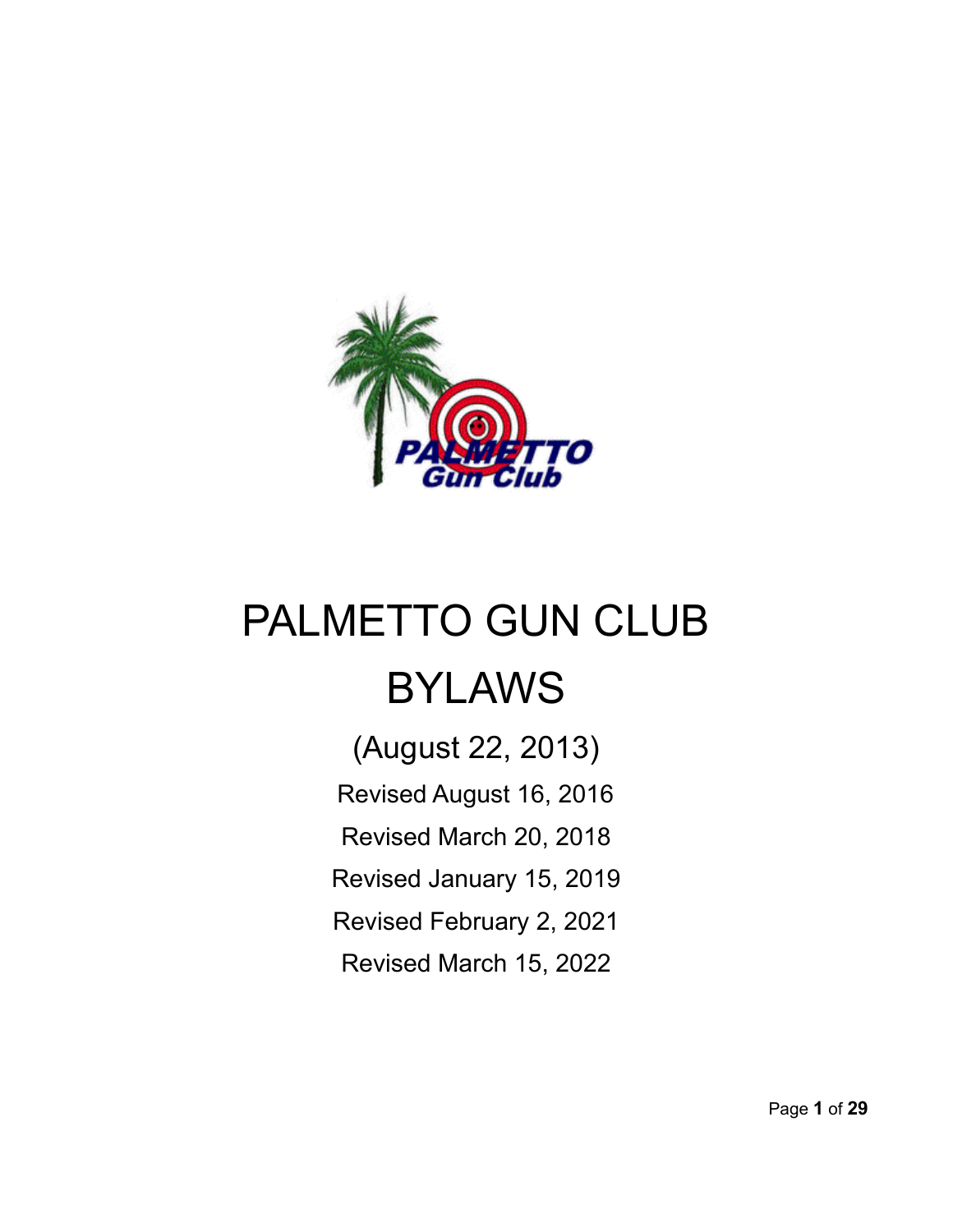#### TABLE OF CONTENTS

|    | 1. Name                                                                                       | page | 4              |
|----|-----------------------------------------------------------------------------------------------|------|----------------|
| 2. | Purpose                                                                                       |      | 4              |
|    | 3. PGC Members                                                                                |      | 4              |
|    | 3.1 Membership<br>3.1.1 Qualification for New Members                                         |      | 4<br>4         |
|    |                                                                                               |      |                |
|    | 3.1.2 PGC Members; limits and types                                                           |      | 5              |
|    | 3.1.2.1 PGC Members [PGC1]                                                                    |      | 5              |
|    | 3.1.2.2 Spousal Members [PGC2]                                                                |      | 5              |
|    | 3.1.2.3 Life Members [PGC3]                                                                   |      | 5              |
|    | 3.1.2.4 Special Departmental Members [PGC4]                                                   |      | 5              |
|    | 3.1.2.5 Members & Immediate family use of Range                                               |      | 5              |
|    | 3.1.2.6 Prohibition of Corporate Membership/Memberships limited to<br>individual Memberships. |      |                |
|    | 3.1.2.7 Death of a PGC Member                                                                 |      | 6              |
|    | 3.2 Initiation fees, Dues, and Special Assessments                                            |      | 6              |
|    | 3.2.4 Increase or Changes in Dues, Initiation fees, or levying assessments                    |      | 6              |
|    | 3.2.6 Dues or Assessments in Arrears                                                          |      | $\overline{7}$ |
|    | 3.2.7 Request for Leave of Absence of PGC Membership                                          |      | $\overline{7}$ |
|    | 3.3 Matters reserved for PGC Members                                                          |      | 8              |
|    | 3.4 Annual Meeting                                                                            |      | 8              |
|    | 3.5 Monthly Meeting                                                                           |      | 8              |
|    | 3.6 Special Meetings                                                                          |      | 8              |
|    | 3.7 Place of Meeting                                                                          |      | 8              |
|    | 3.8 Notice of Meeting                                                                         |      | 8              |
|    | 3.8.1 Required Notice                                                                         |      | 9              |
|    | 3.8.2 Adjourned Meeting                                                                       |      | 9              |
|    | 3.8.3 Waiver of Notice                                                                        |      | 9              |
|    | 3.8.4 Contents of Notice                                                                      |      | 10             |
|    | 3.9 Fixing of Record Date                                                                     |      | 10             |
|    | 3.10 PGC Member List                                                                          |      | 11             |
|    | 3.11 Quorum and Voting Requirements                                                           |      | 11             |
|    | 3.12 Voting                                                                                   |      | 12             |
|    | 3.12.1 Electronic Voting                                                                      |      | 12             |
|    | 3.13 Voting of PGC Members                                                                    |      | 12             |
|    | 3.14 PGC Acceptance of Votes                                                                  |      | 12             |
|    | 3.15 Voting for At-Large Executive Committee Members                                          |      | 13             |
|    | 3.16 PGC Member's Rights to Inspect Corporate Records                                         |      | 13             |
|    | 3.17 Financial Statements requested by PGC Members                                            |      | 13             |
|    | 3.18 Suspension, Expulsion, or Other Lesser Disciplinary Actions                              |      | 14             |
|    | 3.18.1 PGC Member                                                                             |      | 14             |
|    | 3.18.2 Proposal for Action Against a PGC Member                                               |      | 14             |
|    | 3.18.3 Appeal                                                                                 |      | 14             |
|    | 3.18.4 Suspension or Expulsion by the NRA                                                     |      | 15             |
|    |                                                                                               |      |                |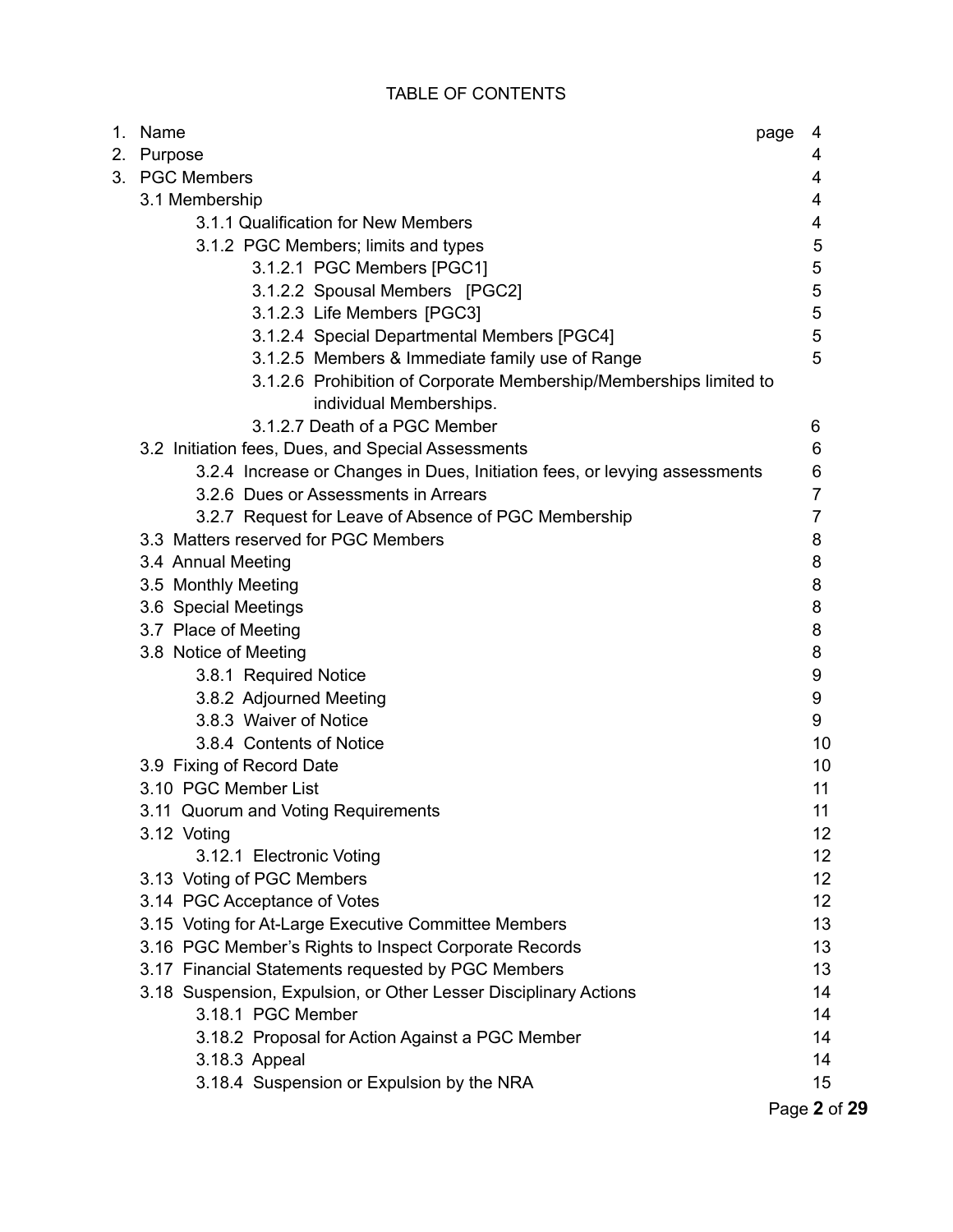| 3.18.5 Report to NRA                                             |      | 15 |
|------------------------------------------------------------------|------|----|
| 3.18.6 Acceptance and Waiver                                     | page | 15 |
| 3.19 Club Service & Working Days                                 |      | 15 |
| 3.19.1 Banked Service and/or Working Days                        |      | 16 |
| 3.20 Rules of Procedure                                          |      | 16 |
| 4 Executive Committee                                            |      | 16 |
| 4.1 General Powers                                               |      | 16 |
| 4.2 Number, Tenure, and Qualifications                           |      | 16 |
| 4.3 PGC Members attending meetings                               |      | 17 |
| 4.4 Regular Meetings                                             |      | 17 |
| 4.5 Special Meetings                                             |      | 17 |
| 4.6 Notice of Special [EC] Meeting                               |      | 17 |
| 4.7 EC Quorum                                                    |      | 17 |
| 4.8 Manner of Acting                                             |      | 17 |
| 4.9 Acting Without a Meeting                                     |      | 18 |
| 4.10 Removal of an EC Member                                     |      | 18 |
| 4.11 Vacancies                                                   |      | 18 |
| 4.12 Compensation                                                |      | 19 |
| 4.13 Committees & Other Appointed PGC Officials                  |      | 19 |
| 5 Officers                                                       |      | 22 |
| 5.1 Number of Officers and Titles                                |      | 22 |
| 5.2 Running for Office                                           |      | 22 |
| 5.3 Appointment and Term of Office                               |      | 22 |
| 5.4 Removal                                                      |      | 22 |
| 5.5 President                                                    |      | 23 |
| 5.6 Vice President                                               |      | 23 |
| 5.7 Secretary                                                    |      | 23 |
| 5.8 Treasurer                                                    |      | 24 |
| 5.9 Executive Range Officer                                      |      | 25 |
| 5.10 Chief Instructor                                            |      | 25 |
| 5.11 Salaries                                                    |      | 26 |
| 6 Match Rules                                                    |      | 26 |
| 7 Disposition of Palmetto Gun Club Property upon Dissolution     |      | 26 |
| 8 Indemnification of EC Members, Officers, Agents, and Employees |      | 26 |
| 9 Corporate Seal                                                 |      | 27 |
| 10 Bylaws Change Process                                         |      | 27 |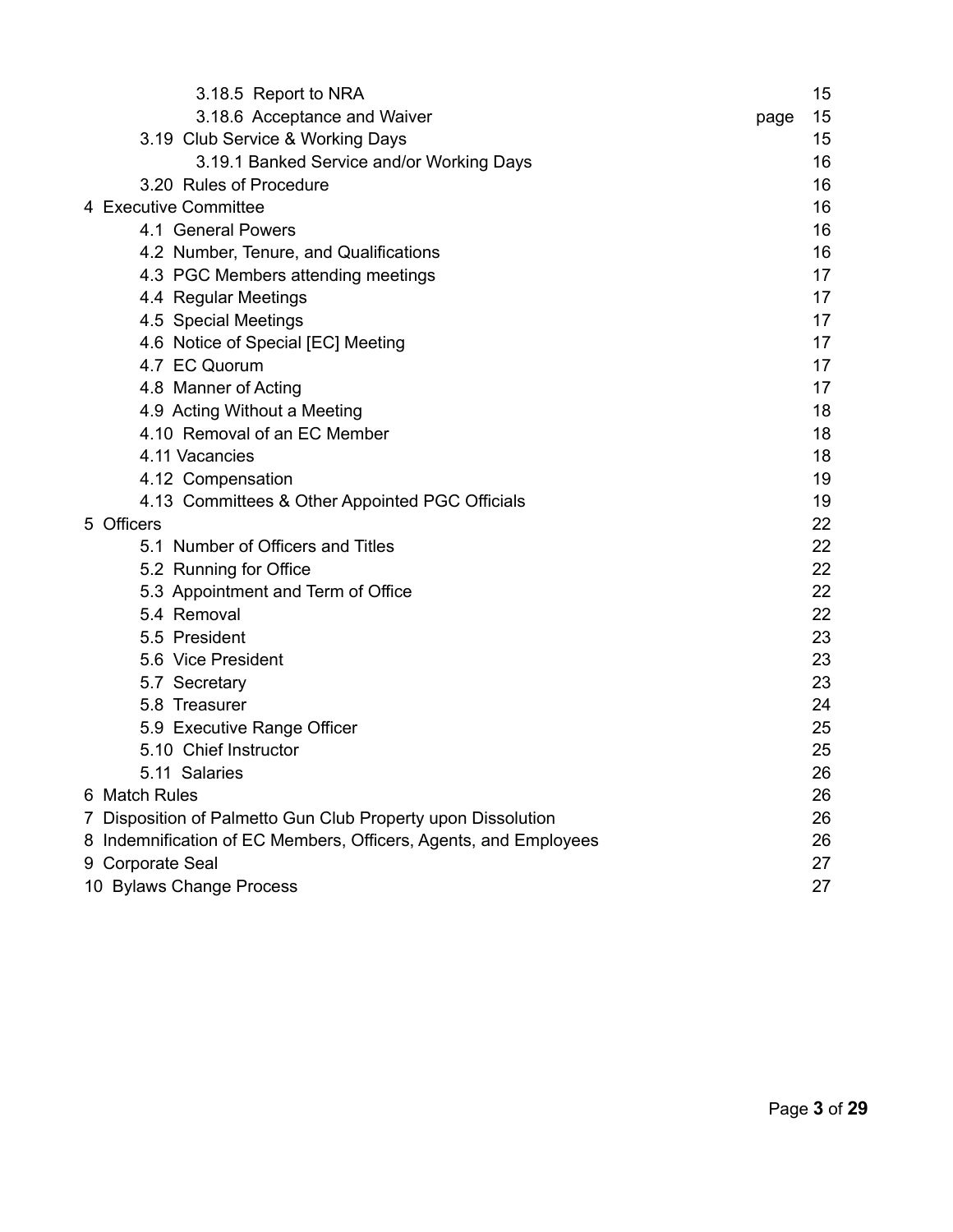#### **AMENDED AND RESTATED**

# **BYLAWS OF THE PALMETTO GUN CLUB AFFILIATED WITH THE NATIONAL RIFLE ASSOCIATION August 22, 2013**

- 1. *NAME*. The name of this organization shall be the PALMETTO GUN CLUB (sometimes referred to as "PGC"). The PGC is a not-for-profit public benefit corporation. The club is affiliated with the National Rifle Association.
- 2. *PURPOSE*. The purpose of the Palmetto Gun Club is to promote, legal, safe, responsible, and organized rifle, pistol and shotgun shooting among residents in our community with a view towards enhancing knowledge and skills of safe handling and proper care of firearms as well as improved marksmanship. It shall be the Palmetto Gun Club's further objective and purpose to forward the development of those characteristics of honesty, good fellowship, self-discipline, team-play and self-reliance which are the essentials of good sportsmanship and the foundation of true patriotism.

### 3. *PGC MEMBERS*

- 3.1. Memberships
	- 3.1.1. Qualifications for New Members
		- 3.1.1.1. Any person who is EIGHTEEN (18) years old, and can legally own and possess firearms/ammunition in South Carolina.
		- 3.1.1.2. A member of the National Rifle Association.
		- 3.1.1.3. Candidates for membership shall be proposed by one sponsor, who shall be a PGC member in good standing, upon such form and requiring such information as required by the Executive Committee (EC).
		- 3.1.1.4. Proposals for membership shall be signed by the candidate acknowledging the candidate's desire to become a PGC member.
		- 3.1.1.5. The name of a candidate for membership must be read and approved at a regular meeting of the PGC Members, posted in the Palmetto Gun Club's monthly newsletter and subjected to and approved by a two-thirds vote of PGC Members present at a subsequent regular meeting.
		- 3.1.1.6. All Candidates shall attend club orientation and demonstrate safe and prudent handling of firearms to the Chief Instructor or designee prior to the candidate's second vote.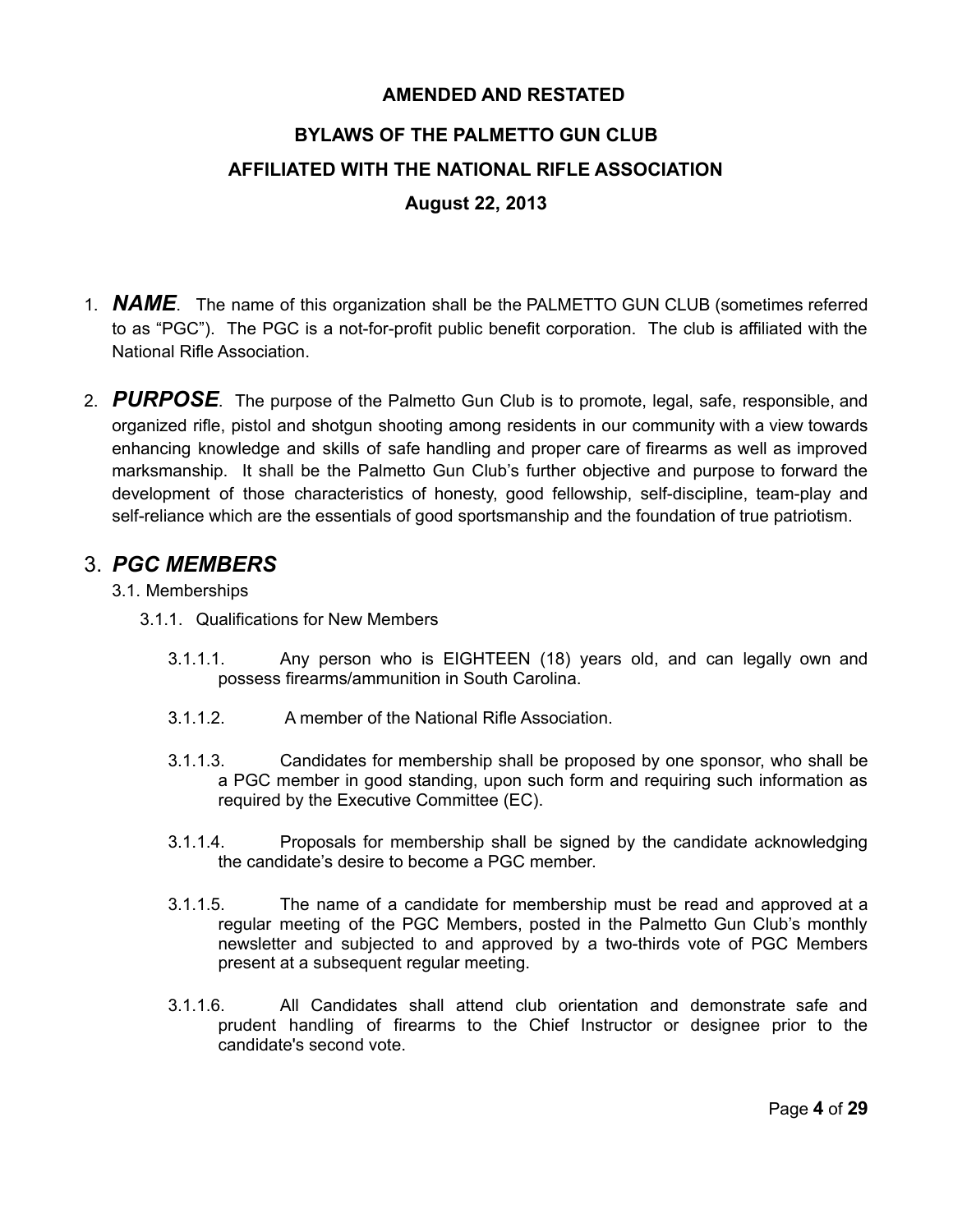- 3.1.1.7. All candidates must be present at a PGC meeting for at least one of their two votes for membership.
- 3.1.1.8. All candidates shall pay such initiation fees, assessments and dues as are set by the Palmetto Gun Club.
- 3.1.2. *PGC Members; limits and types*. The total number of PGC Members shall not exceed 800, except as noted below. The 800 member limit is a temporary total for a period of three years and the sunset for this temporary 800 member total will be as of April 2022, at which time the total number of PGC members shall not exceed 600 if the temporary limit is not voted to be renewed by electronic vote of the membership in the period of the six months leading up to the sunset. If the 800 total is approved to continue by the general membership prior to its sunset, the 800 total will continue for another three years and the same process will apply for continuing three year extensions as long as it continues to be approved by the general membership. The transition from 800 to 600 will be reached through attrition beginning in April of the sunset year if the 800 total is not approved by the general membership to continue until 600 is reached, at which time the total number of PGC members shall not exceed 600, except as noted below. The Palmetto Gun Club shall have the following types of memberships:
	- 3.1.2.1. *PGC Members [PGC1]* are members in good standing. PGC Members shall pay such initiation fees, assessments, and dues as are set annually by the Palmetto Gun Club, unless otherwise specified in these bylaws.
	- 3.1.2.2. *PGC Spousal Members [PGC2]*. A spouse of a current member in Good Standing and who meets the requirements of 3.1.1; can apply for a spousal membership. This membership would pay all dues, assessments and workday fees but would not pay an additional initiation fee. This membership has all the rights and obligations of a PGC membership.
	- 3.1.2.3. *Life PGC Members [PGC3].* PGC Members who are Life PGC Members enjoy the status of PGC Members without paying dues or assessments. Upon recommendation of the Executive Committee, after notice in the monthly newsletter at least ten (10) days prior to the meeting of the PGC Members and approval of the PGC Members at a regular or special meeting, the Palmetto Gun Club may grant Life PGC Member status to a PGC Member.

#### 3.1.2.4. *DELETED*.

- 3.1.2.5. *PGC Members and Immediate Family Use of Palmetto Gun Club Ranges and Facilities.* PGC Members have the right to use the Palmetto Gun Club's ranges and facilities. The immediate family of PGC Members may also use the Palmetto Gun Club ranges and facilities; provided that the PGC Member must be present. The PGC Member is responsible for guests and must supervise guests while shooting.
- 3.1.2.6. *Prohibition of Corporate Membership/Memberships limited to individual Memberships.* Memberships to the Palmetto Gun Club (PGC) are intended to be and are limited to individual memberships as listed in Bylaw(s) 3.1.2, 3.1.2.1, 3.1.2.2,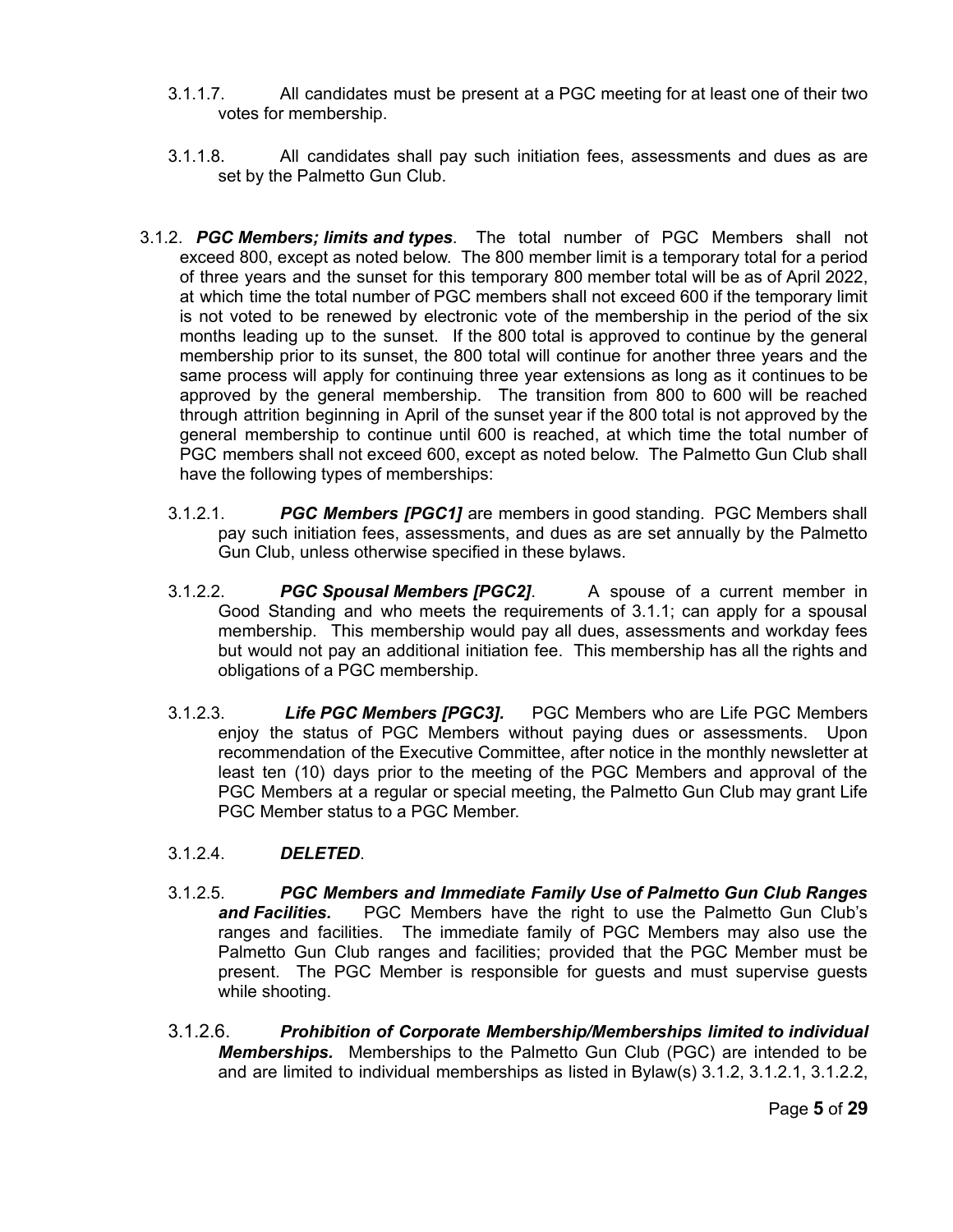3.1.2.3 and 3.1.2.5. Corporate Memberships (defined as any business, corporation, association, or government organization paying all or any part of an individual's initiation fees, assessments, dues, or workday fees) are not allowed. To that extent this bylaw excludes and allows private business of individual members to pay their yearly membership dues and workday fees as needed. In addition, individual members are prohibited from using the PGC range facilities for any activities for which individual compensation/payment is received. Specifically, formal/organized military, militia, police and security training are prohibited at PGC. Compensation includes, but is not limited to, monetary payment, credit for goods and services and credit for any mandatory work time. This does not include those activities specifically approved by the Executive Committee in which the PGC, as the entity, would receive compensation such as the Glock Match, Women on Target, Championship Matches (IDPA, USPSA, SASS, ICORE, etc.).

3.1.2.7. *Death of a PGC Member.* PGC Rules and Bylaws provide special consideration for a member's spouse. Members are encouraged to avail themselves to this privilege. Club Membership is a privilege and memberships belong to the club and not the member and cannot be conveyed or bequeathed to any other person or organization; however, if a member dies and was in good standing, the member's spouse or an adult child may request consideration for club membership as allowed by club Rules and Bylaws. A request under this provision must be made within six months of the date of the member passing away. This membership would pay all dues, assessments and workday fees but would not pay an additional initiation fee. This membership has all the rights and obligations of a PGC membership. The Executive Committee is available to assist families in navigating the process.

#### 3.2. **Initiation Fees, Dues and Special Assessments**

- 3.2.1. *Initiation Fees.* Initiation Fees are fees paid by a new PGC Member in connection with such a person becoming a PGC Member. A new member may elect to pay the total fee upon initiation into the club. Otherwise, half of the initiation fee is due at the time of the second vote, and the other half is due one year from becoming a member. The Treasurer shall invoice the member for the second half payment, one month prior to the due date.
- 3.2.2. *Dues.* The annual dues are due on the first day of May each year.
- 3.2.3. *Special Assessments.* The Palmetto Gun Club may levy special assessments to be paid by PGC Members to make capital purchases and other expenditures that the Palmetto Gun Club determines should be paid in full in a limited number of years and thus should not be included in annual dues. Properly approved special assessments are payable on such dates as are set by the Executive Committee.
- 3.2.4. *Increase or Changes in Dues or Initiation Fees; Levying Assessments.* Increases or changes of dues or initiation fees and levying of special assessments may be implemented only upon complying with the following procedure: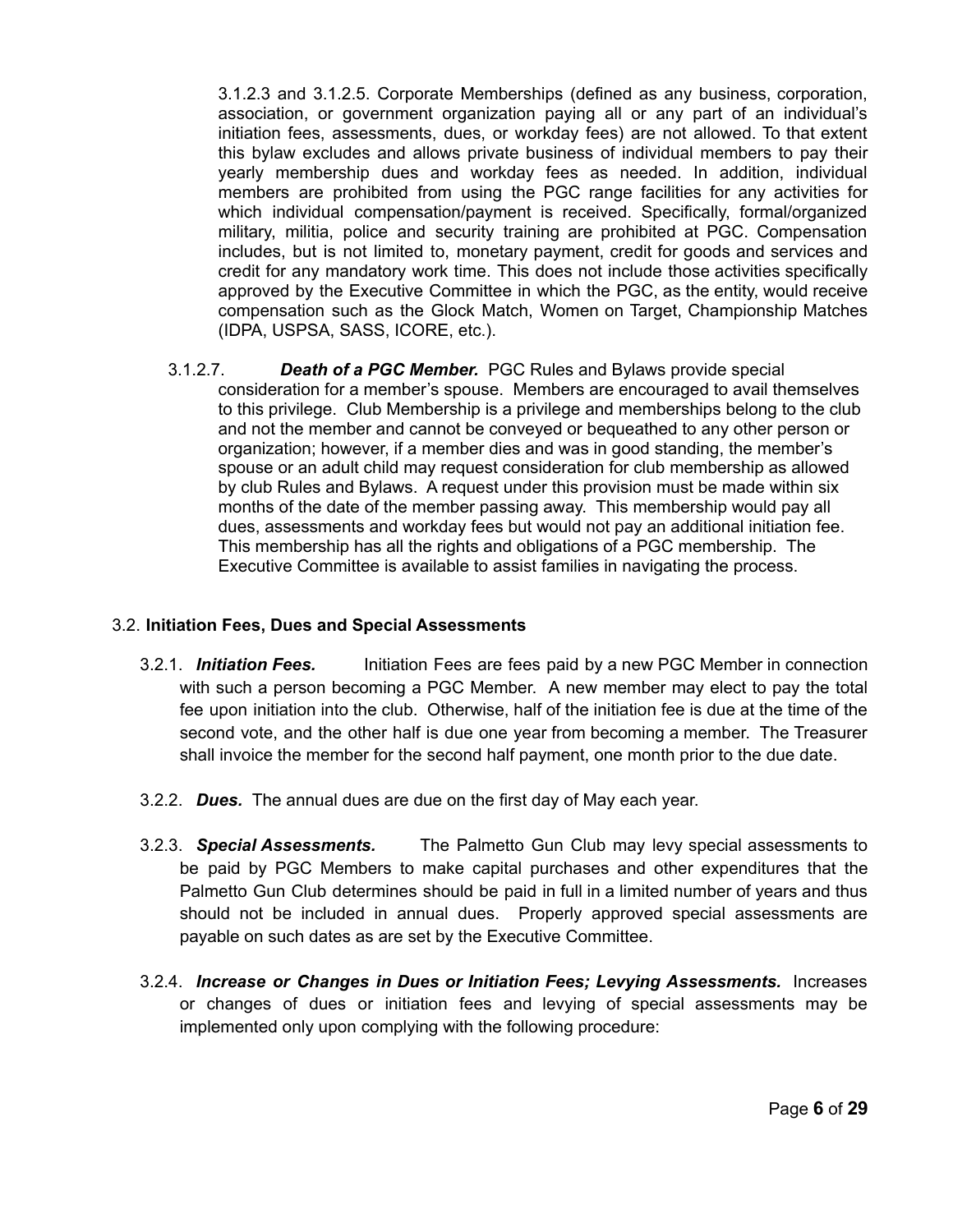- 3.2.4.1. The recommendation for the increase or change of dues or initiation fees or levying of a special assessment shall be presented to and approved by the Executive Committee at a regular monthly meeting of the Executive Committee.
- 3.2.4.2. The recommendation for the increase or change of dues or initiation fees or levying of a special assessment which has been approved by the EC shall be posted conspicuously in the Palmetto Gun Club's monthly newsletter which shall be mailed or emailed at least ten (10) days prior to the next regular meeting of PGC Members, and in order to be implemented, must be subjected to and approved by a two-thirds vote of PGC Members present at the next regular meeting of PGC Members.
- 3.2.5. *New PGC Members*. Annual dues for a new PGC Member shall be pro-rated from the date of acceptance.
- 3.2.6. *Dues or Assessments in Arrears*. Any PGC Member not paying the annual dues or the assessment by the date of the Palmetto Gun Club's regular monthly meeting following the due date is in arrears. Any PGC member not paying their initiation fee installment by the due date described in 3.2.1 is in arrears.
	- 3.2.6.1. Any PGC Member in arrears shall pay a late charge of twenty-five dollars (\$25) with the amount unpaid to become current and a PGC Member in good standing.
	- 3.2.6.2. The PGC Secretary and Treasurer shall remind PGC Members about the arrears process by notices in the club newsletter as well as individual dues and fees invoices.
	- 3.2.6.3. PGC Memberships in arrears shall be terminated as follows:
		- Annual Dues in arrears shall be terminated on July 31<sup>st</sup> of that year
		- Initiation fees in arrears shall be terminated 30 days after being declared in arrears
	- 3.2.6.4. No PGC Member in arrears for the payment of annual dues, initiation fees, or an assessment shall be eligible to vote or to enjoy any other of the privileges or benefits offered by the Palmetto Gun Club.
- 3.2.7. *Request for Leave of Absence of PGC Membership*. Subject to any current documented commitments to absent PGC Members, any PGC Member in good standing who moves out of the four-county area as a result of being transferred for work-related or other legitimate reasons, may apply to the EC for a leave of absence. Upon approval of the EC, the Palmetto Gun Club shall suspend the PGC Member's membership for the period of absence. Upon return, the PGC Member may request that the EC reinstate his PGC membership. Upon verification by the Treasurer and the EC that the PGC Member is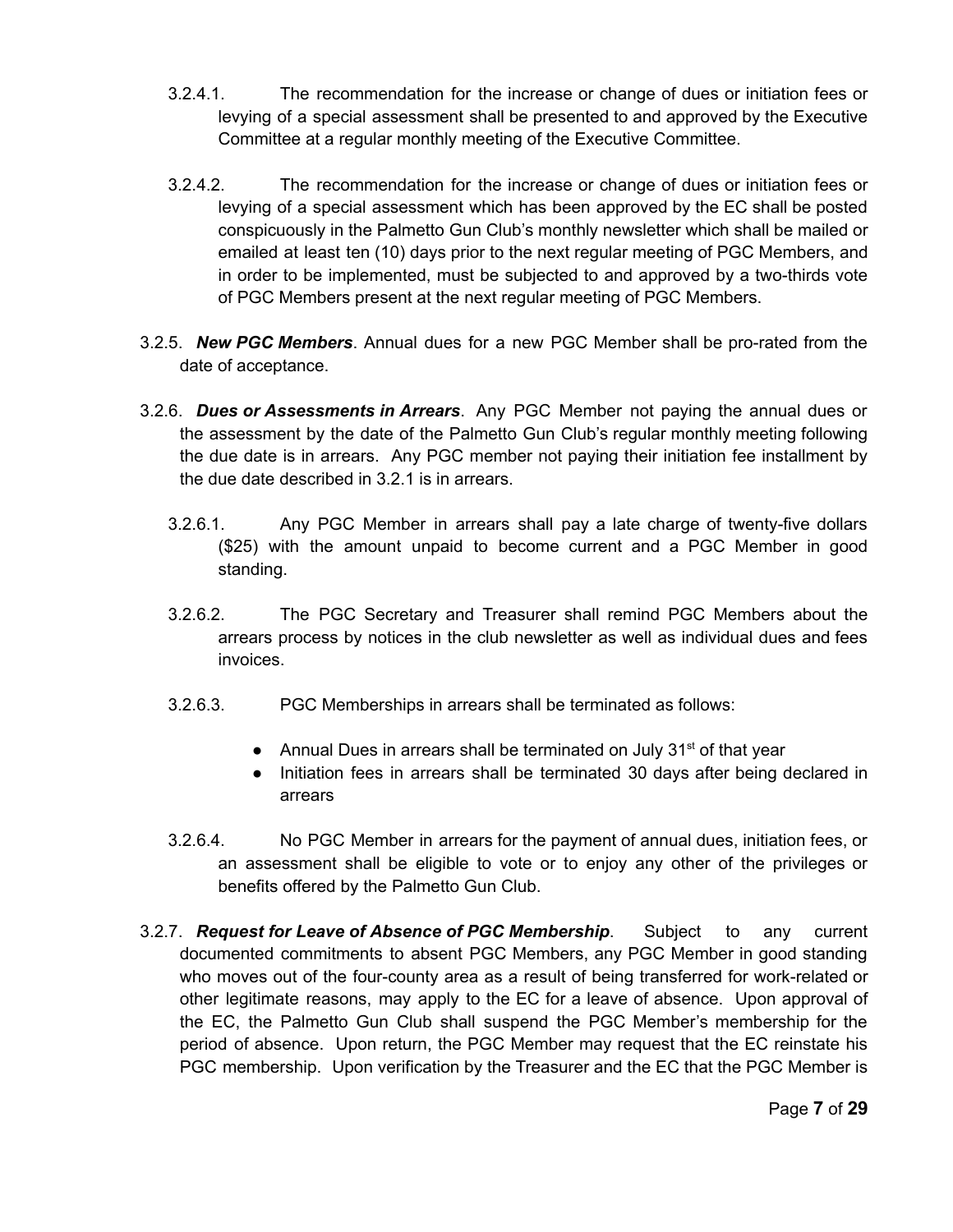in good standing, the PGC Member shall be reinstated (placed at top of waiting list if required) and shall resume paying initiation fees, assessments and any other applicable payments (subject to any increases or additional assessments implemented in his absence) as though he had never left. Leave of Absence of Membership shall not exceed 5 years.

- 3.3. **Matters Reserved for PGC Members**. The following matters are reserved for and must be approved by the PGC Members at a regular or special meeting:
	- 3.3.1. Expenditures or contracts exceeding two thousand dollars (\$2,000) in value or expenditure.
	- 3.3.2. The sale or other transfer of all or substantially all of the assets or of any major asset (\$1,500 of value or more) of the Palmetto Gun Club, notice of which shall be given in the monthly newsletter at least ten (10) days prior to the meeting at which the vote is to be taken.
- 3.4. *Annual Meeting*. The Palmetto Gun Club shall have an annual meeting. The annual meeting of the PGC Members shall be held in the third week of March, in each year, at the hour of seven o'clock p.m. or at such other time on such other day within such month as shall be fixed by the Executive Committee, for the purpose of electing PGC Members to the Executive Committee, electing officers, voting on amendments to the Bylaws and for the transaction of such other business as may come before the meeting. If the election of members of the Executive Committee and the officers shall not be held on the day designated herein for any annual meeting of the PGC Members, or at any subsequent continuation after adjournment thereof, the Executive Committee shall cause the election to be held at a special meeting of the PGC Members as soon thereafter as convenient. If no annual meeting is held, the Executive Committee shall continue to serve until their resignation or removal or until their successors shall be elected and qualified.
- 3.5. *Monthly Meeting*. The monthly meeting of the PGC shall be held during the third week of each month, on a day and time as designated by EC.
- 3.6. *Special Meetings*. Special meetings of the PGC Members, for any purpose or purposes, described in the meeting notice, may be called by the president, or by the Executive Committee, and shall be called by the president at the request of not less than twenty-five PGC Members in good standing.
- 3.7. *Place of Meeting*. The Executive Committee shall designate any place within Charleston, Berkeley, Colleton, or Dorchester Counties as the place of meeting for any annual, monthly or special meeting of the PGC Members.

#### 3.8. *Notice of Meeting*.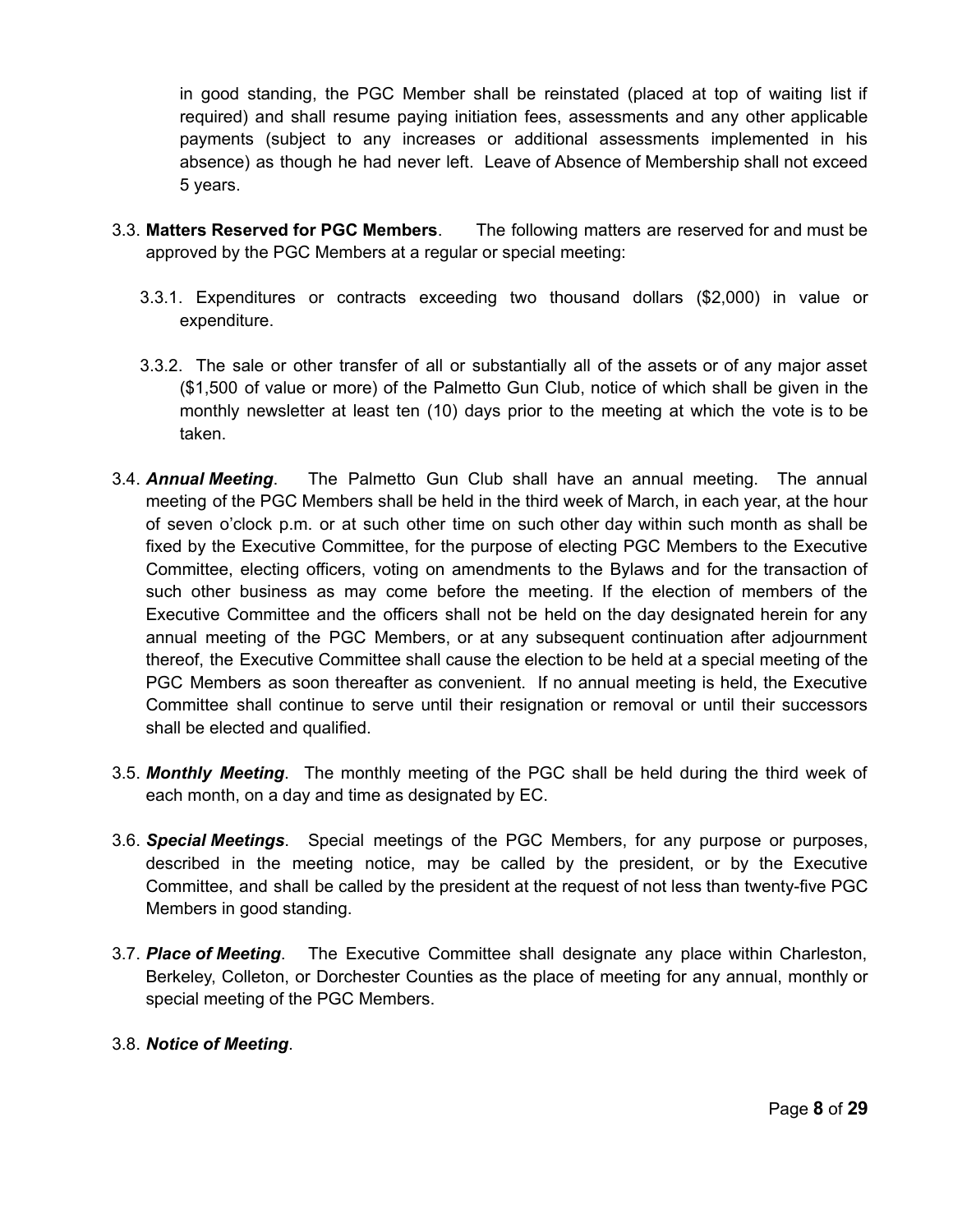- 3.8.1. *Required Notice*. Written notice stating the place, day and hour of any annual or special PGC Member meeting shall be delivered not less than ten (10) nor more than sixty (60) days before the date of the meeting, either personally, by mail, e-mail, or in the Palmetto Gun Club's monthly newsletter by or at the direction of the President, the Executive Committee or other persons calling the meeting, to each PGC Member entitled to vote at such meeting and to any other PGC Member entitled to receive notice of the meeting. Notice shall be deemed to be effective at the earlier of:
	- 3.8.1.1. When deposited in the United States mail, addressed to the PGC Member at the PGC Member's address as it appears on the records of the Palmetto Gun Club, with postage thereon prepaid,
	- 3.8.1.2. On the date shown on the return receipt if sent by registered or certified mail, return receipt requested, and the receipt is signed by or on behalf of the addressee,
	- 3.8.1.3. When received,
	- 3.8.1.4. When e-mailed, sent to the PGC Member's email address as it appears on the records of the Palmetto Gun Club, or
	- 3.8.1.5. Five (5) days after deposit in the United States mail, if mailed postpaid and correctly addressed to an address other than that shown in the Palmetto Gun Club's current record of PGC Members.
- 3.8.2. *Adjourned Meeting*. If any PGC Member meeting is adjourned to a different date, time, or place, notice need not be given of the new date, time or place, if the new date, time and place is announced at the meeting before adjournment.

#### 3.8.3. *Waiver of Notice*.

- 3.8.3.1. The PGC Member may waive notice of the meeting (or any notice required by law, articles of incorporation, or bylaws), by a writing signed by the PGC Member entitled to the notice, which is delivered to the Palmetto Gun Club (either before or after the date and time stated in the notice) for inclusion in the minutes or filing with the Palmetto Gun Club's records.
- 3.8.3.2. A PGC Member's attendance at a meeting:
	- 3.8.3.2.1. Waives objection to lack of notice or defective notice of the meeting, unless the PGC Member at the beginning of the meeting objects to holding the meeting or transacting business at the meeting.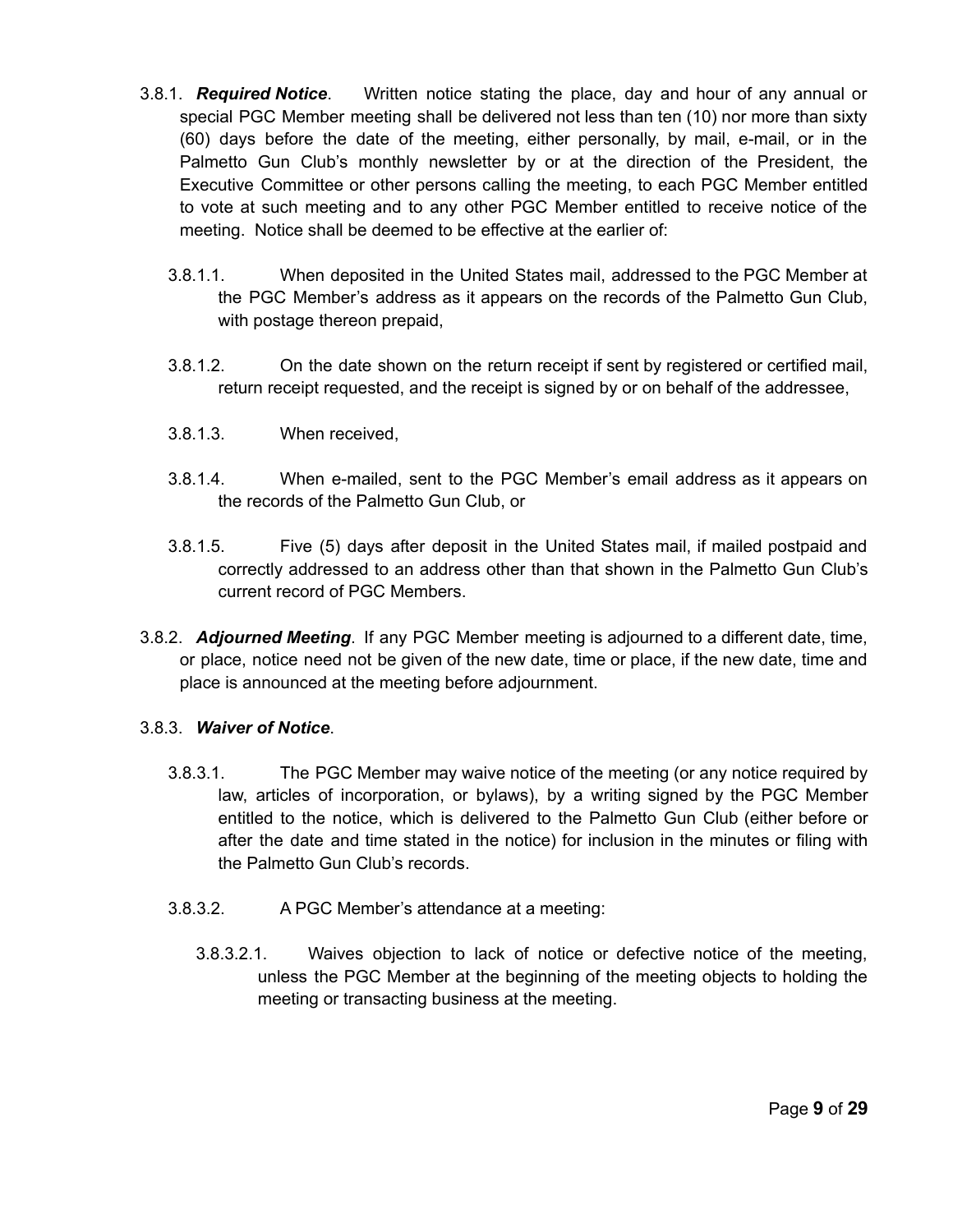- 3.8.3.2.2. Waives objection to consideration of a particular matter at the meeting that is not within the purpose or purposes described in the meeting notice, unless the PGC Member objects to considering the matter when it is presented.
- 3.8.4. *Contents of Notice*. The notice of each *Special* PGC Member meeting shall include a description of the purpose or purposes for which the meeting is called. Except as provided in this **Section** 3.8.4, or otherwise by law, the notice of an annual monthly meeting need not include a description of the purpose or purposes for which the meeting is called.
	- 3.8.4.1. If a purpose of any PGC Member meeting is to consider either:
		- 3.8.4.1.1. A proposed amendment to the articles of incorporation (including any restated articles requiring PGC Member approval);
		- 3.8.4.1.2. The sale, lease, exchange or other disposition of all, or substantially all of the Palmetto Gun Club's property;
		- 3.8.4.1.3. The adoption, amendment or repeal of a bylaw;
		- 3.8.4.1.4. Dissolution of the Palmetto Gun Club; or
		- 3.8.4.1.5. Removal of a member of the Executive Committee
	- 3.8.4.2. The notice must so state and be accompanied by respectively a copy or summary of the:
		- 3.8.4.2.1. Articles of amendment;
		- 3.8.4.2.2. Transaction for disposition of all the Palmetto Gun Club's property; or
		- 3.8.4.2.3. Bylaw proposal.
	- 3.8.4.3. If the Palmetto Gun Club indemnifies or advances expenses to a member of the Executive Committee (as defined in SC Code Ann. Section 33-16-210, as amended), this shall be reported to all the PGC Members before or at the next PGC Member's meeting.

#### 3.9. *Fixing of Record Date*.

3.9.1. For the purpose of determining PGC Members entitled to notice of or to vote at any meeting of PGC Members or in order to make a determination of PGC Members for any other proper purpose, the Executive Committee may fix in advance a date as the record date. Such record date shall not be more than thirty days prior to the date on which the particular action, requiring such determination of PGC Members, is to be taken. If no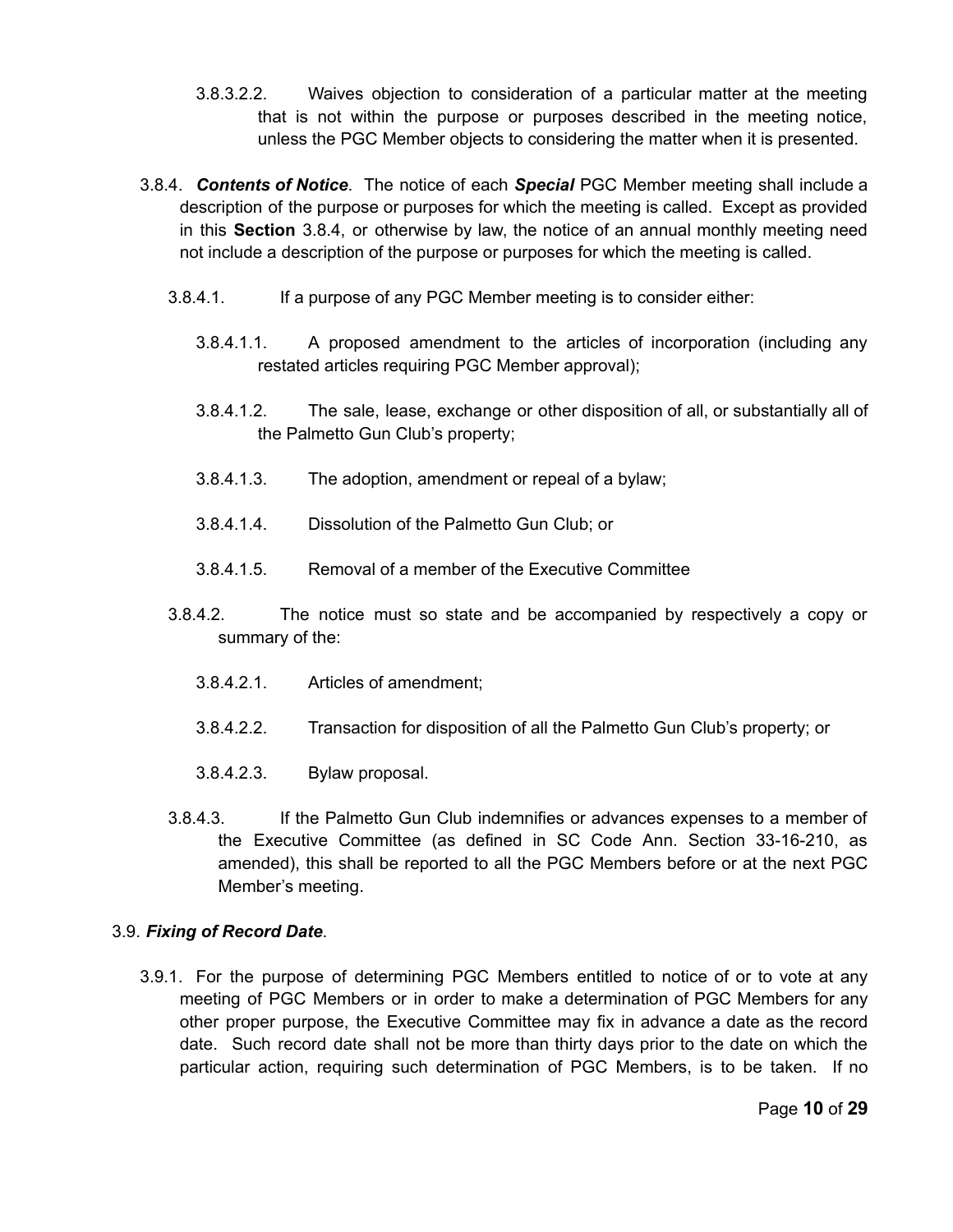record date is so fixed by the EC for the determination of PGC Members entitled to notice of, or to vote at a meeting of PGC Members, the record date for determination of such PGC Members shall be at the close of business on:

- 3.9.1.1. With respect to an annual PGC Member meeting or any special PGC Member meeting called by the Executive Committee or any person specifically authorized by the EC or these bylaws to call a meeting, the day before the first notice is delivered to PGC Members; and
- 3.9.1.2. With respect to a special PGC Member's meeting demanded by the PGC Members, the date the first PGC Member signs the demand.
- 3.9.2. When a determination of PGC Members entitled to vote at any meeting of PGC Members has been made as provided in this section, such determination shall apply to any adjournment thereof unless the EC fixes a new record date which it must do if the meeting is adjourned to a date more than 120 days after the date fixed for the original meeting.
- 3.10. *PGC Member List*. The officer having charge of the PGC Member List of the Palmetto Gun Club shall make a complete record of the PGC Members entitled to vote at each meeting of PGC Members thereof, arranged in alphabetical order. The PGC Member's list must be available for inspection by any PGC Member, beginning on the date on which notice of the meeting is given for which the list was prepared and continuing through the meeting. The list shall be available at a place identified in the meeting notice in the county where the meeting is to be held. A PGC Member is entitled on written demand to inspect, and subject to the requirements of this Section 3.10, to copy the list at his expense during regular business hours, and during the period it is available for inspection. The Palmetto Gun Club shall maintain the PGC Member list and make it available within a reasonable time. Any PGC Member obtaining a copy of the list of PGC Members, agrees by obtaining such copy that the PGC Member is obtaining the List of PGC Members to communicate with the PGC Members about a matter solely relating to the Palmetto Gun Club and not to any other purpose, and all PGC Members agree that use of the PGC Member List for a purpose other than as set forth herein shall be grounds for the expulsion of a PGC Member from the Palmetto Gun Club.

#### 3.11. *Quorum and Voting Requirements*.

- 3.11.1. Unless the articles of incorporation, a bylaw, or applicable law provide otherwise, ten percent (10%) of the PGC Members with the right to vote constitutes a quorum for the transaction of business at monthly PGC Member meetings. Except, at a scheduled meeting, new candidates can be voted into the club if five percent (5%) of voting members are present.
- 3.11.2. Unless the articles of incorporation, a bylaw, or applicable law provide otherwise, twenty percent (20%) of the PGC Members with the right to vote constitutes a quorum for the amendment of the articles of incorporation or the bylaws.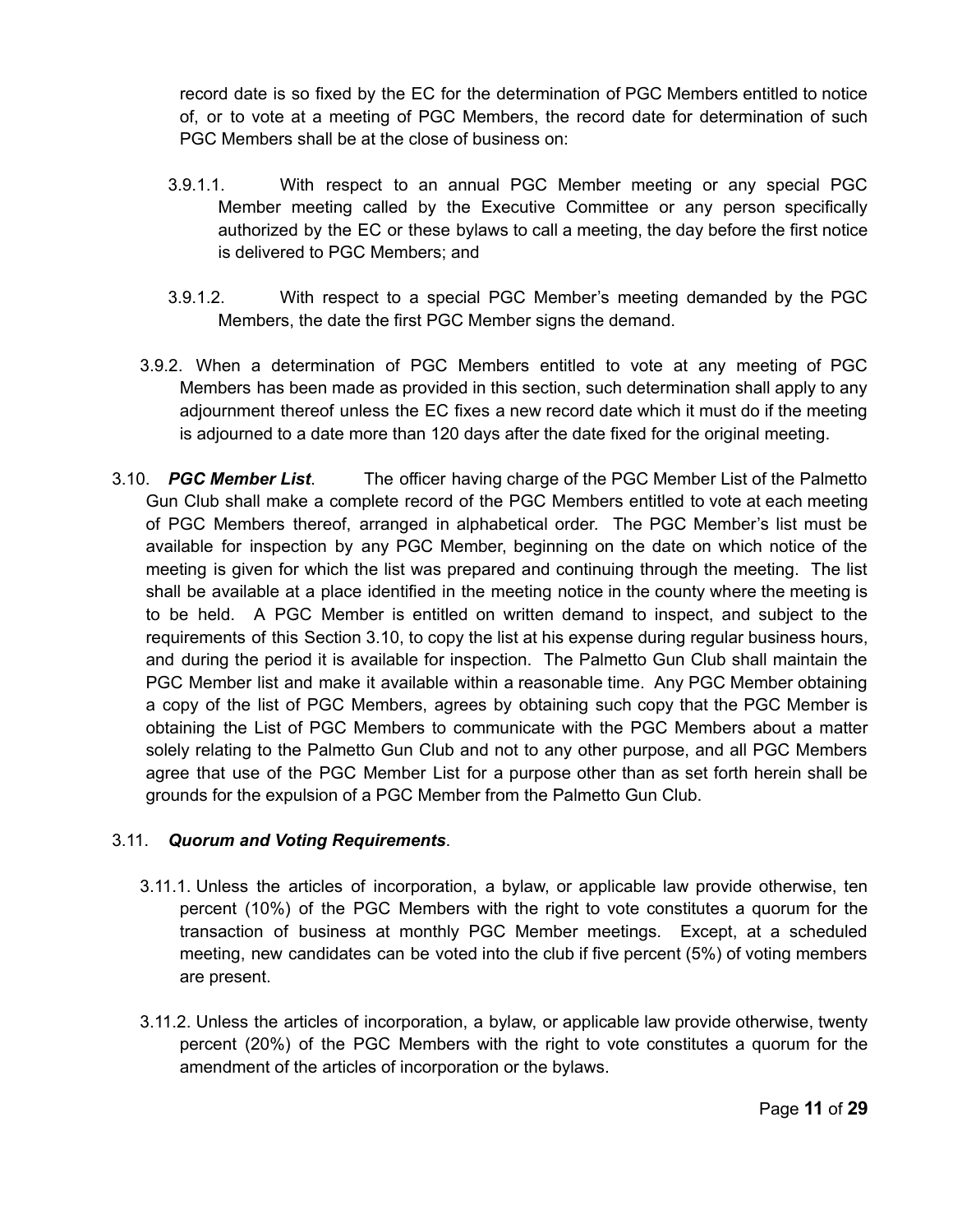- 3.11.3. Once a PGC Member is present for any purpose at a meeting, the PGC Member is deemed present for quorum purposes.
- 3.11.4. If a quorum exists, action on a matter (other than the election of Executive Committee Members) is approved if the votes cast favoring the action are two thirds of the votes present at the meeting and making up the quorum, unless the articles of incorporation, a bylaw properly adopted, or applicable law require a greater number of affirmative votes; provided *however*, if more than one third (1/3) of the PGC Members are present at a meeting, action on a matter (other than the election of Executive Committee Members) is approved if the votes cast favoring the action exceed the votes cast opposing the action, unless the articles of incorporation, a bylaw properly adopted, or applicable law require a greater number of affirmative votes.
- 3.12. *No Voting by Proxies*. At all meetings of PGC Members, a PGC Member may vote in person only, and not by proxy.
	- 3.12.1. PGC members may authorize an alternative electronic voting system where votes may be taken electronically outside of meetings. Ample notice and time shall be given for members to vote. Quorum requirements are met when the number of votes taken is greater than the minimum number for a quorum. Votes shall be tallied and reported after the voting period as approved by the membership.

#### 3.13. *Voting of PGC Members*.

- 3.13.1. Subject to the cumulative voting provisions of Section 3.15, each PGC Member entitled to vote shall be entitled to one vote upon each matter submitted to a vote to PGC Members.
- 3.13.2. PGC Members who are *not* in good standing shall not be entitled to vote until such PGC Member has taken such action (to the extent permitted by these Bylaws and action of the Executive Committee) to cause such PGC Member to become a PGC Member in good standing.

#### 3.14. *Palmetto Gun Club's Acceptance of Votes*

- 3.14.1. If the name signed on a vote, consent, or waiver corresponds to the name of a PGC Member, the Palmetto Gun Club if acting in good faith is entitled to accept the vote, consent, or waiver and give it effect as the act of the PGC Member.
- 3.14.2. The Palmetto Gun Club is entitled to reject a vote, consent, or waiver if the secretary or other officer or agent authorized to tabulate votes, acting in good faith, has reasonable basis for doubt about the validity of the signature on it.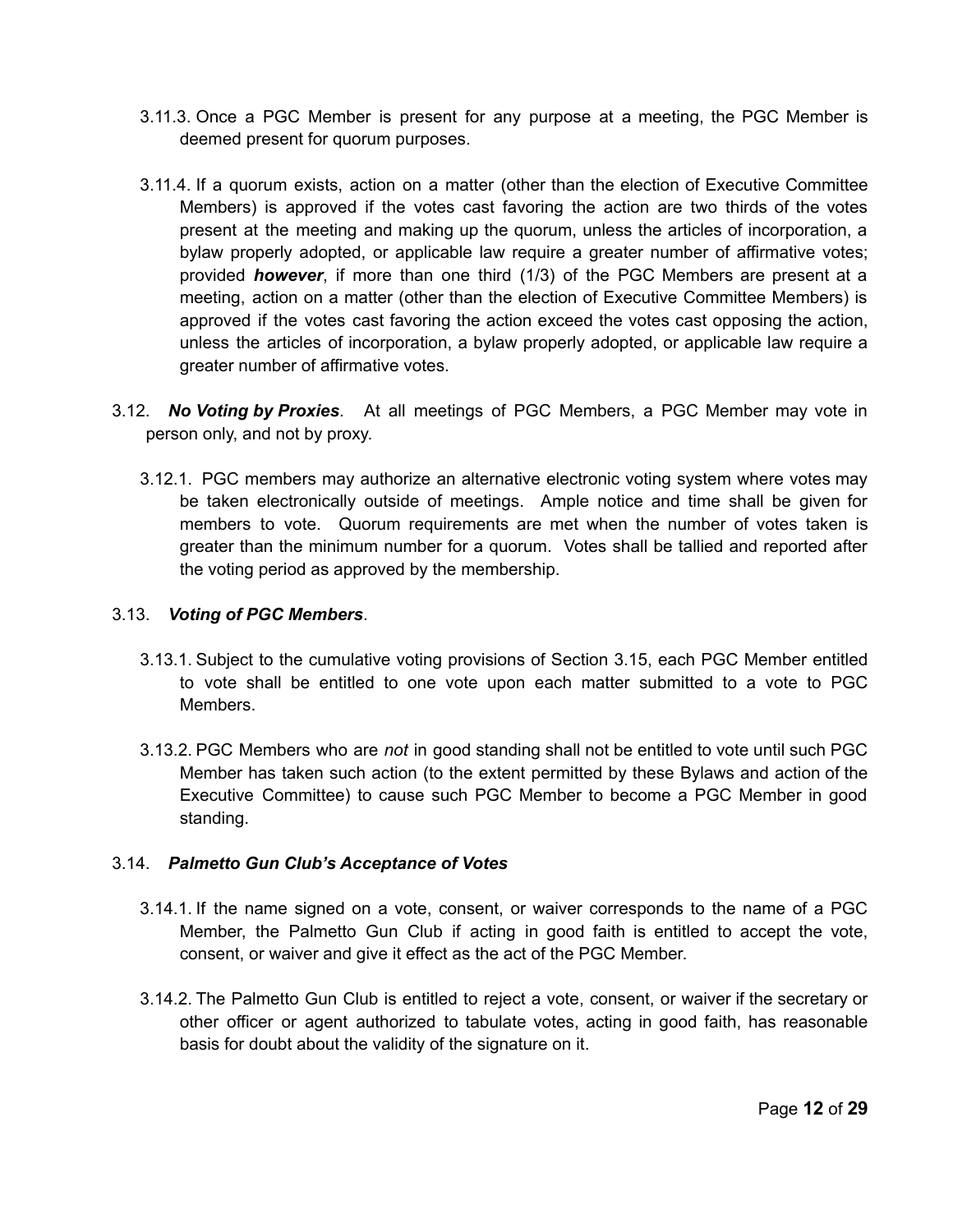- 3.14.3. The Palmetto Gun Club and its officer or agent who accepts or rejects a vote, consent, or waiver in good faith and in accordance with the standards of this section are not liable in damages to the PGC Member for the consequences of the acceptance or rejection.
- 3.14.4. Corporate action based on the acceptance or rejection of a vote, consent, or waiver under this section is valid unless a court of competent jurisdiction determines otherwise.

#### 3.15. *Voting for At-Large Executive Committee Members*.

- 3.15.1. *General Provision*. At each election for the At-Large Executive Committee Member, every PGC Member entitled to vote at such election shall have the right to vote, in person, the number of votes he is entitled to cast for as many persons as there are Executive Committee Members to be elected and for whose election he has a right to vote, and to cumulate his votes.
- 3.15.2. *Plurality Requirement*. Executive Committee Members are elected by a plurality of the votes cast by the PGC Members entitled to vote in the election at a meeting at which a quorum is present. That is, the number candidates corresponding to the number of positions then open for Executive Committee Members receiving the greatest number of votes; provided that in the event of a tie for the one or more positions receiving the least number of votes, those candidates who are tied (and no others) shall be subject to a run-off election for the positions for which the vote was tied.

#### 3.16. *PGC Member's Rights to Inspect Corporate Records*.

- 3.16.1. *Minutes and Accounting Records.* The Palmetto Gun Club shall keep as permanent records minutes of all meetings of its PGC Members and Executive Committee a record of all actions taken by the PGC Members or Executive Committee without a meeting, and a record of all actions taken by a committee of the Executive Committee in place of the Executive Committee on behalf of the Palmetto Gun Club. The Palmetto Gun Club shall maintain appropriate accounting records.
- 3.16.2. *Inspection Rights of Corporate Records Required* . If a PGC Member gives the Palmetto Gun Club written notice of his demand at least five business days before the date on which he wishes to inspect and copy, a PGC Member has the right to inspect and copy specified corporate records, during regular business hours.
- 3.16.3. *Copy Cost*. The right to copy records includes, if reasonable, the right to receive copies made by photograph, xerographic, or other means. The Palmetto Gun Club may impose a reasonable charge, covering the costs of labor and material, for copies of any documents provided to the PGC Member. The charge may not exceed the estimated cost of production or reproduction of the records.

#### 3.17. *Financial Statements Shall be Furnished to the PGC Members*.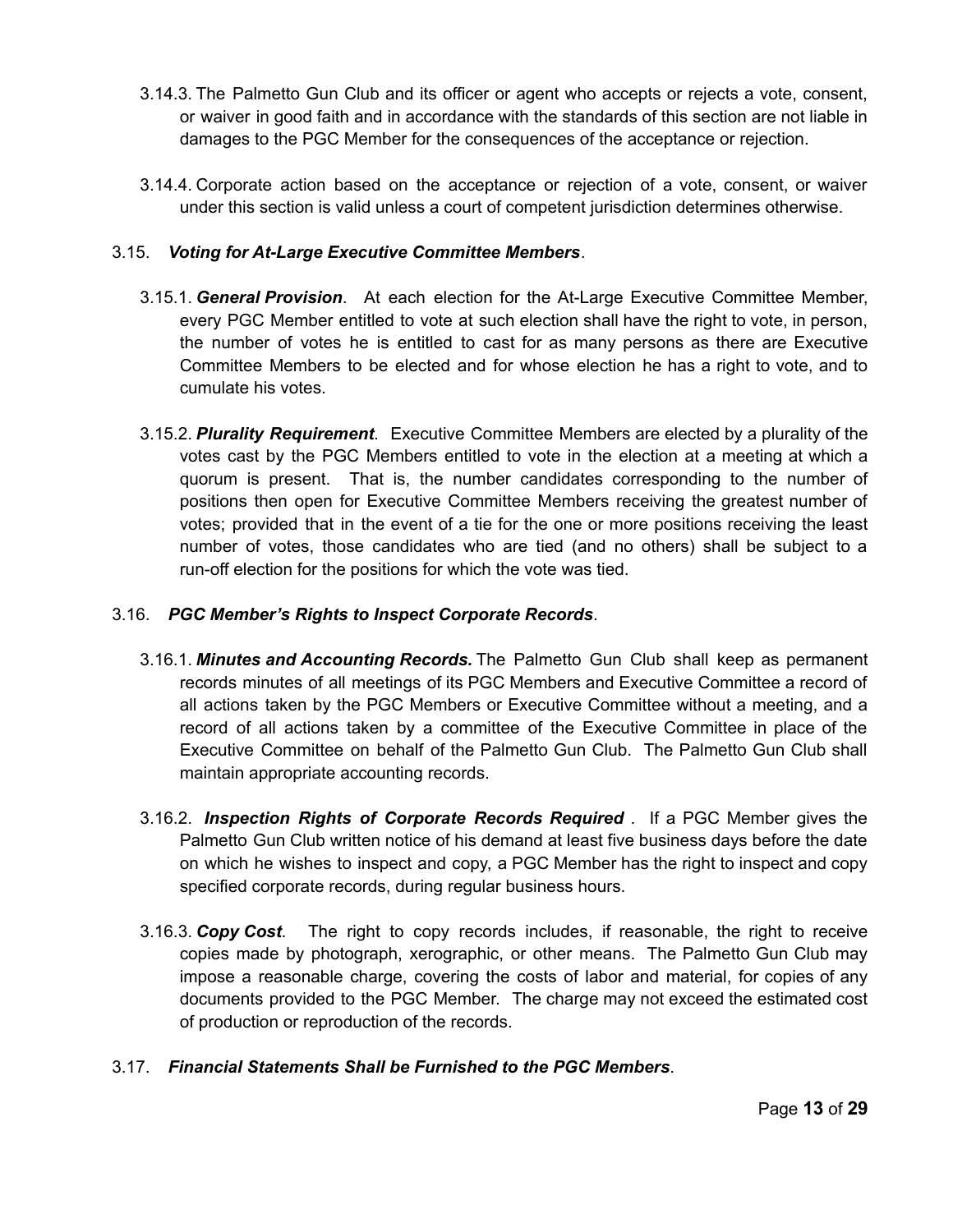- 3.17.1. At the July monthly meeting, the Palmetto Gun Club shall make available to the PGC Members current financial statements that include a balance sheet and an income statement for the fiscal year to date. Financial statements shall be prepared for the Palmetto Gun Club on the basis of generally accepted accounting principles.
- 3.17.2. The annual financial statements as approved by the EC shall be reported by the treasurer.
- 3.17.3. At the Annual Meeting, the EC will present an Operational Budget to the membership for vote for the next fiscal year.
- 3.18. *Suspension, Expulsion or Other Lesser Disciplinary Actions*. The provisions of the following subsection apply to PGC Members. The Executive Committee shall have the right and power to deny any non-member access to the Palmetto Gun Club's ranges.
	- 3.18.1. *PGC Member*. Any PGC Member may be suspended for a definite period of time or expelled from the Palmetto Gun Club for any cause deemed sufficient by the Executive Committee by an affirmative vote of two-thirds of the Executive Committee Members at a special meeting of the Executive Committee called for the purpose of considering the suspension or expulsion. No vote on expulsion or suspension may be taken unless written notice of the reasons for the proposed suspension or expulsion shall have been given to the PGC Member at least fifteen (15) days prior to the time of the Executive Committee meeting at which such charges will be considered. At such meetings, the PGC Member whose suspension or expulsion has been proposed shall be given an opportunity to hear and question all witnesses against him, to review all evidence against him and to present a defense on his behalf with or without assistance. The President or another Executive Committee Member appointed by the President shall preside over the special meeting.
	- 3.18.2. *Proposal for Action Against a PGC Member*. Any PGC Member in good standing may propose that any other PGC Member be disciplined by the Executive Committee. The reasons for the proposed disciplinary action shall be provided confidentially to the Secretary and shall be in writing clearly stating the facts providing the basis for the proposed disciplinary action and shall be accompanied by affidavits or exhibits which are to be used to support the proposed disciplinary action. The Secretary shall immediately notify the President and the President shall appoint two officers (the "Initial Review Subcommittee"), one of whom may be the President, to review the written submissions. If the Initial Review Subcommittee believes the written submissions, if believed, could be the basis for disciplinary action of the accused PGC Member, the President shall set a date for the special meeting and the Secretary shall give at least fifteen (15) days' notice of the meeting to each Executive Committee Member, to the PGC Member who seeks the disciplinary action and to the accused PGC Member, which notice shall be in writing and will include a true copy of the written submissions provided to the Secretary by the PGC Member who seeks the disciplinary action.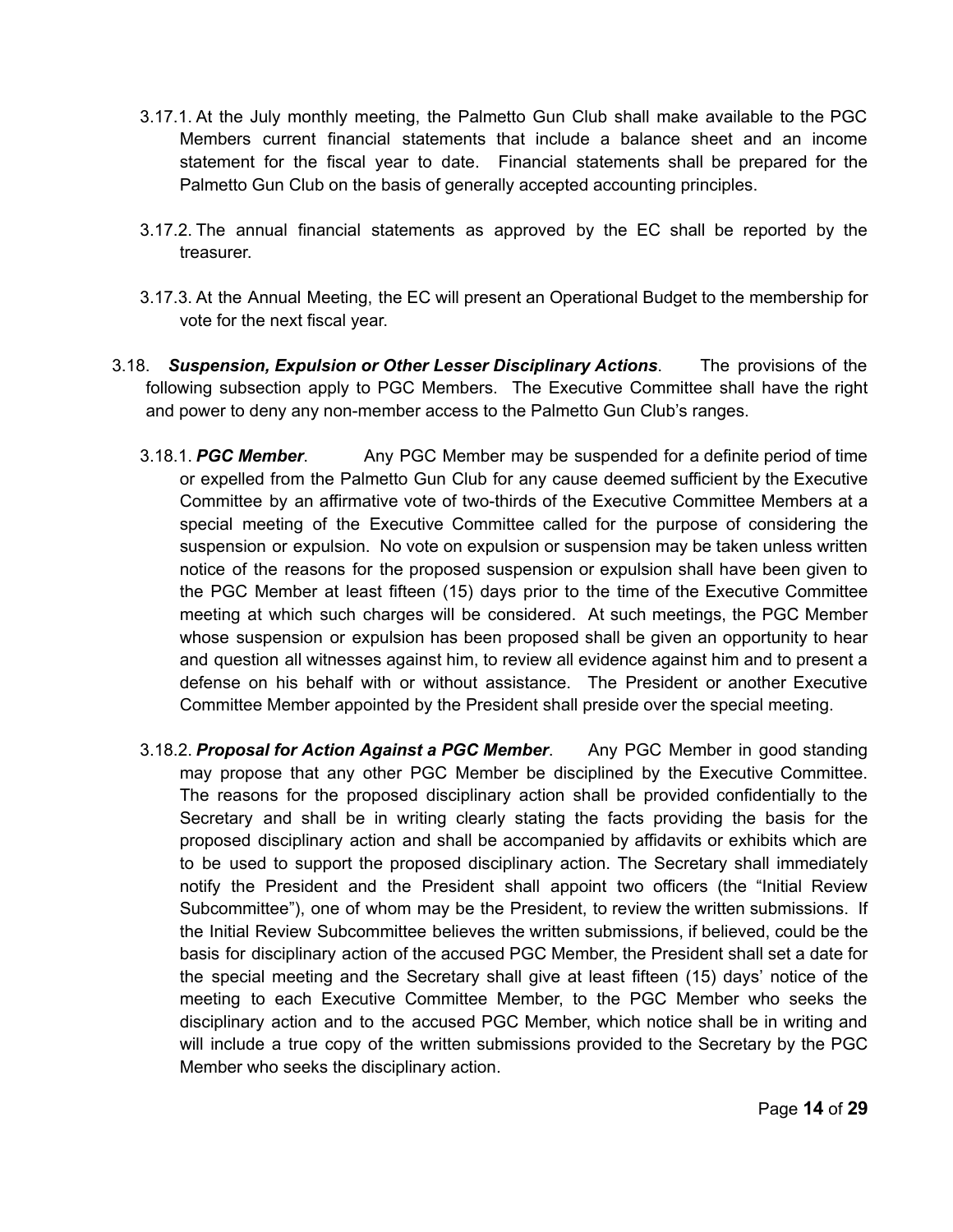- 3.18.3. *Appeal*. A PGC Member who has disciplinary action by the Executive Committee may appeal to the full membership of the Palmetto Gun Club. Such appeal shall be made in writing within 90 days of the previous disciplinary action by the Executive Committee to the Secretary who will notify the President. The President will call a special meeting of the Palmetto Gun Club for the sole purpose of acting on the appeal action against him or her. The Secretary shall give at least fifteen (15) days' notice in writing to all PGC Members in good standing stating the time, date, place, and reason for the special meeting. At the meeting, a full hearing de novo will be conducted in the same fashion as with the Executive Committee hearing. The PGC Members shall not have the right to ask questions, but simply to vote after the conclusion of the hearing. A vote will be taken by ballot of the PGC Members in good standing present and a vote of the PGC Members may overturn the action of the Executive Committee.
- 3.18.4. *Suspension or Expulsion by the NRA*. Any official or PGC Member who has been suspended or expelled by the National Rifle Association of America shall automatically be suspended or expelled from the Palmetto Gun Club immediately upon receipt of official notice by the Secretary of the Palmetto Gun Club from the Secretary of the National Rifle Association.
	- 3.18.4.1. Each PGC Member must maintain the PGC Member's membership in the National Rifle Association.
- 3.18.5. *Report to NRA*. The National Rifle Association shall be given a complete report whenever a PGC Member is suspended or expelled, showing charges and actions taken.
- 3.18.6. *Acceptance and Waiver*. Each PGC Member agrees for himself, his family and guests that the procedures set forth in this section on disciplinary action, suspension or expulsion are fair, reasonable and sufficient to provide the PGC Member an opportunity to be heard and that no PGC Member shall have any right of action or suit against the Palmetto Gun Club, its PGC Members, Officers or Executive Committee Members for any action taken by any of them in good faith and without actual personal knowledge of the conclusive falsity of the matter being considered.
- 3.19. *Club Service & Working Days*. All PGC Members are required to participate in a minimum of 2 service days to the club. Club Service may be accrued either by work days at the range or other club service as authorized by the Executive Committee. Working days shall be scheduled by the Executive Range Officer at least three (3) times per year. Working Days will be posted on the club calendar. The Executive Committee shall have the discretion to give credit to PGC Members for Committee and other service work for the Palmetto Gun Club. The Executive Committee shall set and collect an assessment for PGC Members not participating in Club Service.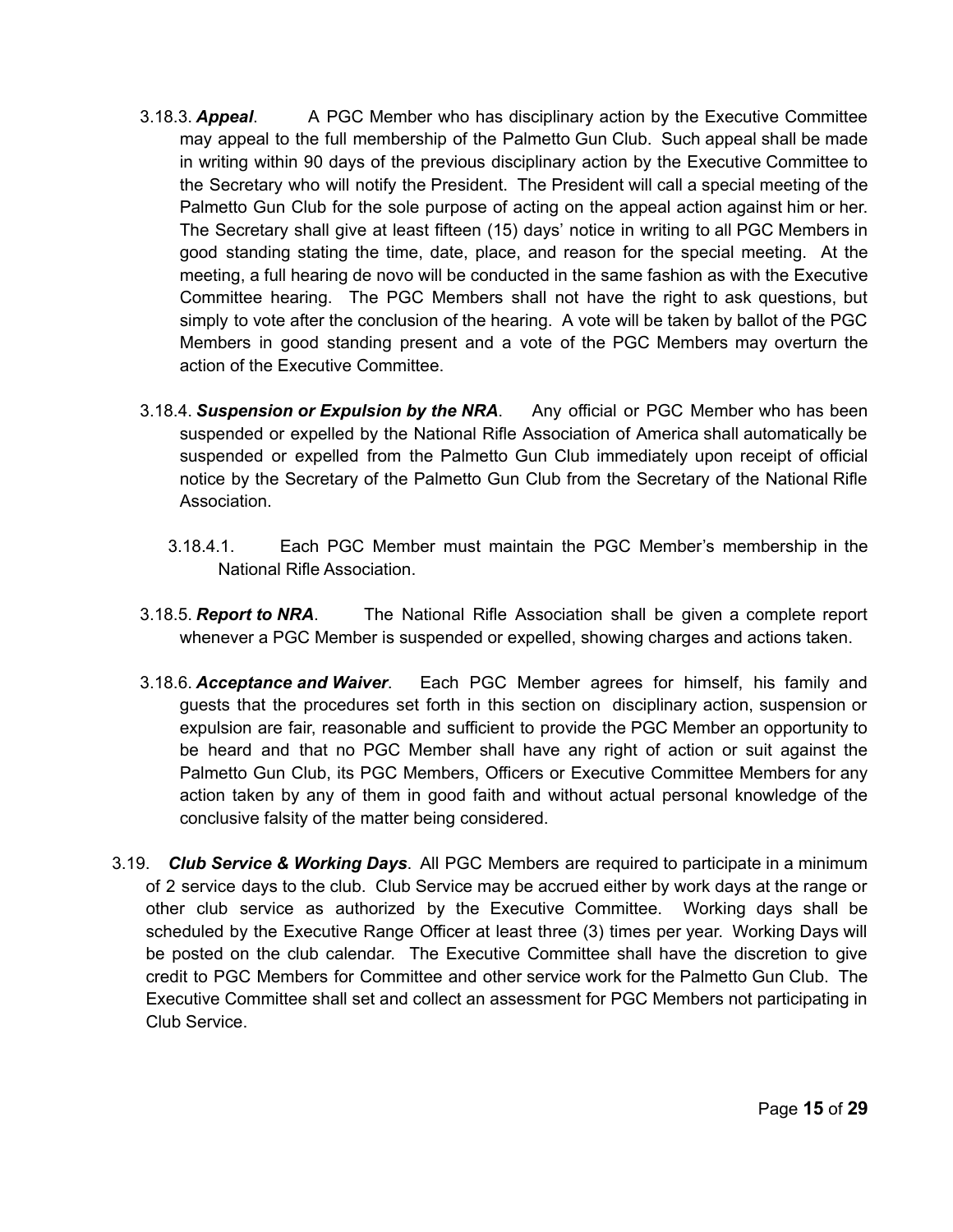- 3.19.1. *Banked Service and/or Working Days.* Service/Workdays worked in excess of the required two will accrue as follows: First 10 days including the required 2 will result in 1 service/workday banked. Each subsequent 10 service/workdays worked will result in 1 additional full service/workday banked. Banked service/workdays do not expire, are not transferable and may be used at the member's discretion.
- 3.20. *Rules of Procedure*. The PGC Bylaws and applicable South Carolina law govern the procedure to be followed in the conduct of PGC Members and EC meetings.
	- 3.20.1. Motions for action by the PGC Members shall be reduced to writing and read to the PGC Members present at the meeting at which the motion is to be considered.
	- 3.20.2. For a motion made by a PGC Member to be voted upon by the PGC Members, it must receive a second by another PGC Member.
	- 3.20.3. Each PGC Member present at a meeting at which a motion is to be voted upon by the PGC Members shall have the right to speak for or against the motion for up to five (5) minutes; provided however, the President otherwise shall have the right to limit (to not less than 5 minutes) or expand the amount of time a PGC Member may speak on a matter.
	- 3.20.4. The president shall chair the meetings of the PGC Members, shall maintain order and shall address motions in the order made. The president shall have the authority to postpone any motion to the next regular meeting of the PGC Members in order to give proper notice to all members. In addition, any motion which has been made, seconded and discussed may be postponed by a majority vote of the PGC Members present, in order to give proper notice to all members. Proper notice is defined as notice by email or letter.
	- 3.20.5. No complex set of procedural rules such as Robert's Rules of Order govern meetings.

## 4. *Executive Committee*

- 4.1. *General Powers*. Subject to the other provisions of these Bylaws and applicable South Carolina law, all corporate powers shall be exercised by or under the authority of, and the business and affairs of the Palmetto Gun Club shall be managed under the direction of the Executive Committee.
- 4.2. *Number, Tenure and Qualifications of the Executive Committee Members*. The number of Executive Committee members ("Executive Committee Members") of the Palmetto Gun Club shall be three (3), Executive Committee Members At Large *plus* the number of Officers of the Palmetto Gun Club who shall be ex officio voting Executive Committee Members. Each At Large Executive Committee Member shall hold office until the next annual meeting of PGC Members, until such At Large Executive Committee Member resigns or until such At Large Executive Committee Member is removed. However, if an At Large Executive Committee Member's term expires, the At Large Executive Committee Member shall continue to serve until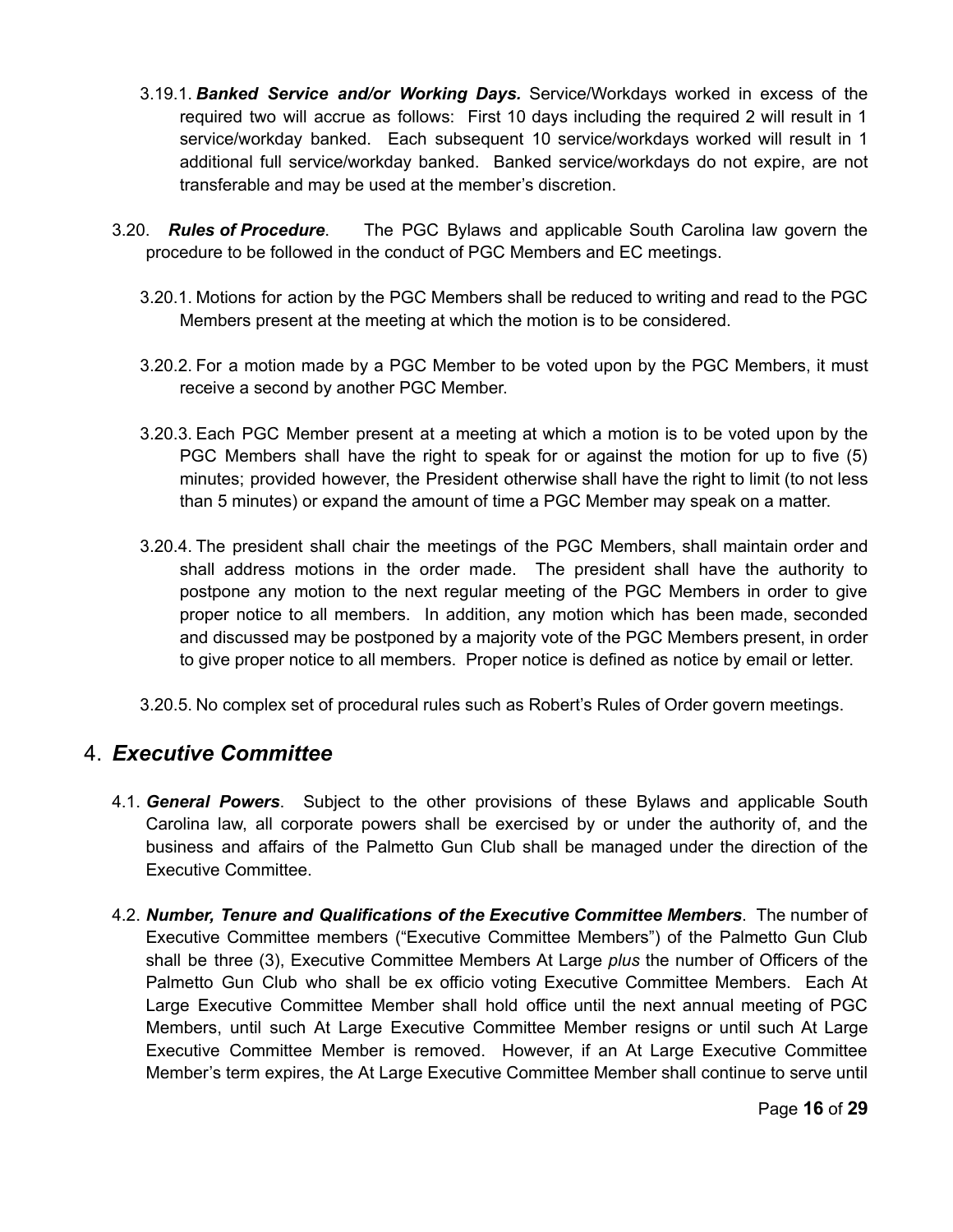the At Large Executive Committee Member's successor shall have been elected and qualified. All Executive Committee Members must be PGC Members.

- 4.3. *PGC Members May Attend Meetings*. PGC Members may attend Executive Committee meetings; provided that any PGC Member desiring to attend an Executive Committee meeting shall give the president prior notice to allow the president to arrange for room to accommodate the PGC Members desiring to attend. PGC Members attending Executive Committee meetings may participate in the Executive Committee meeting only at the pleasure of the Executive Committee.
- 4.4. *Regular Meetings*. The Executive Committee shall provide, by resolution, the time and place for the holding of regular monthly meetings without other notice than such resolution. (If so permitted by these Bylaws, any such regular meeting may be held by telephone and any Executive Committee Member may participate in a meeting by telephone).
- 4.5. *Special Meetings*. Special meetings of the Executive Committee may be called by or at the request of the president or any three Executive Committee Members. The person authorized to call special meetings of the Executive Committee may fix the place for holding any special meeting of the Executive Committee, or if permitted by these Bylaws, such meeting may be held by telephone and any Executive Committee Member may participate in a meeting by telephone.
- 4.6. *Notice of Special [EC] Meeting*. The attendance of an Executive Committee Member at a meeting shall constitute a waiver of notice of such meeting, except where an Executive Committee Member attends a meeting for the express purpose of objecting to the transaction of any business and at the beginning of the meeting (or promptly upon his arrival) objects to holding the meeting or transacting business at the meeting, and does not thereafter vote for or assent to action taken at the meeting. Notice of any special meeting shall be given at least two days previously thereto by email. Any Executive Committee Member may waive notice of any meeting. Except as provided in the next sentence, the waiver must be in writing, signed by the Executive Committee Member entitled to the notice and filed with the minutes. The attendance of an Executive Committee Member at a meeting shall constitute a waiver of notice of such meeting, except where a Executive Committee Member attends a meeting for the express purpose of objecting to the transaction of any business and at the beginning of the meeting (or promptly upon his arrival) objects to holding the meeting or transacting business at the meeting, and does not thereafter vote for or assent to action taken at the meeting.
- 4.7. *Executive Committee Quorum*. A majority of the number of Executive Committee Members in office immediately before the meeting begins shall constitute a quorum for the transaction of business at any meeting of the Executive Committee.

#### 4.8. *Manner of Acting*.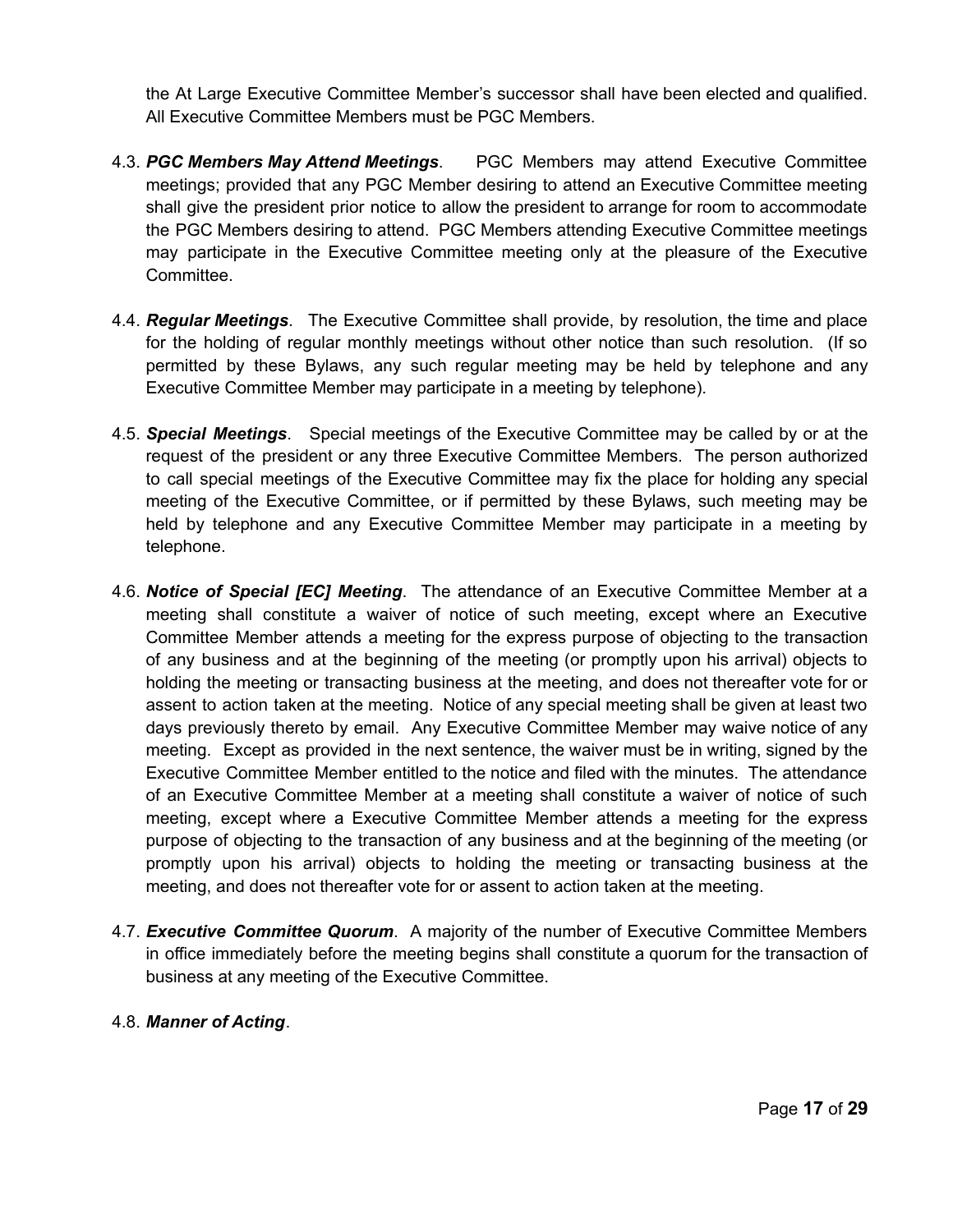- 4.8.1. *Required Vote* The act of the majority of the Executive Committee Members present at a meeting at which a quorum is present when the vote is taken shall be the act of the Executive Committee.
- 4.8.2. *Telephone Meeting* Any or all Executive Committee Members may participate in a regular or special meeting by, or conduct the meeting through the use of, any means of communication by which all Executive Committee Members participating may simultaneously hear each other during the meeting. An Executive Committee Member participating in a meeting by this means is deemed to be present in person at the meeting.
- 4.8.3. *Failure to Object to Action*. An Executive Committee Member who is present at a meeting of the Executive Committee or a committee of the Executive Committee when corporate action is taken is deemed to have assented to the action taken unless:
	- 4.8.3.1. He objects at the beginning of the meeting (or promptly upon his arrival) to holding it or transacting business at the meeting; or
	- 4.8.3.2. His dissent or abstention from the action taken is entered in the minutes of the meeting; or
	- 4.8.3.3. He delivers written notice of his dissent or abstention to the presiding officer of the meeting before its adjournment or to the Palmetto Gun Club immediately after adjournment of the meeting.

The right of dissent or abstention is not available to an Executive Committee Member who votes in favor of the action taken.

#### 4.9. *Action Without a Meeting*.

- 4.9.1. Action required to be taken at an Executive Committee meeting may be taken without a meeting if the action is assented to by all Executive Committee Members in writing and documented in minutes.
- 4.10. *Removal of an Executive Committee Member* By a 2/3 majority vote, of those members present, the PGC Members may remove one or more Executive Committee Members at a meeting called for that purpose if notice has been given that a purpose of the meeting is such removal. The removal may be with or without cause.

#### 4.11. *Vacancies*.

4.11.1. If a vacancy occurs in an Executive Committee position, including a vacancy resulting from an increase in the number of Executive Committee Members, the PGC Members may fill the vacancy. During such time that the PGC Members fail or are unable to fill such vacancies then and until the PGC Members act: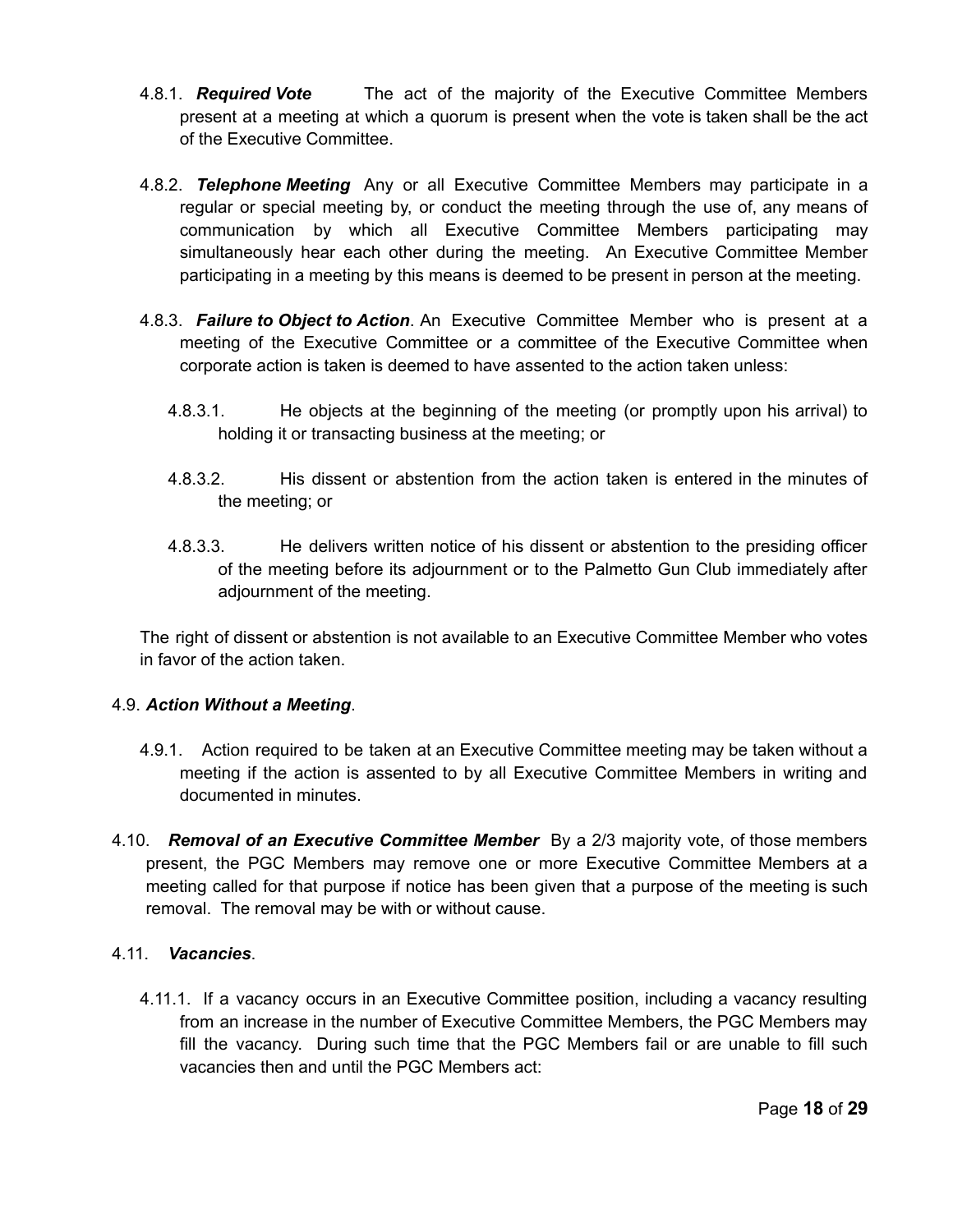- 4.11.1.1. The Executive Committee may fill the vacancy; or
- 4.11.1.2. If the Executive Committee Members remaining in office constitute fewer than a quorum of the Executive Committee, they may fill the vacancy by the affirmative vote of a majority of all the Executive Committee Members remaining in office.
- 4.11.2. A vacancy that will occur at a special later date (by reason of a resignation effective at a later date) may be filled before the vacancy occurs, but the new Executive Committee Member may not take office until the vacancy occurs.
- 4.11.3. The term of an Executive Committee Member elected to fill a vacancy expires at the next PGC Members' meeting at which Executive Committee Members are elected. However, if his term expires, he shall continue to serve until his successor is elected and qualifies or until there is a decrease in the number of Executive Committee Members.
- 4.12. *Compensation*. By resolution of the PGC Members Executive Committee Members shall not be paid expenses of attendance at meetings of the Executive Committee or any compensation as an Executive Committee Member.

#### 4.13. *Committees & Other Appointed PGC Officials.*

- 4.13.1. The Executive Committee may annually appoint from among the PGC Members other officials as needed, such as: Webmaster, Newsletter Editor, Youth Director, etc.
- 4.13.2. *Creation of Committees*. The Executive Committee may create one or more committees and appoint Executive Committee Members and PGC Members to serve on them. Each committee may have one or more Executive Committee Members serve and may have other PGC Members serve on the committee.
- 4.13.3. *Selection of PGC Members*. The creation of a committee and appointment of PGC Members to it must be approved by a majority of all the Executive Committee Members in office.
- 4.13.4. *Required Procedures*. Section 4.3, 4.4, 4.5, 4.6, 4.7, 4.8 and 4.9, which govern meetings, action without meetings, notice and waiver of notice, quorum and voting requirements of the Executive Committee, apply to committees and their members.
- 4.13.5. *Authority*. Each committee may exercise those aspects of the authority of the Executive Committee which the Executive Committee confers upon such committee.
- 4.13.6. *Standing Committees*. The following standing committees shall be permanent committees that shall be appointed annually by the Executive Committee and shall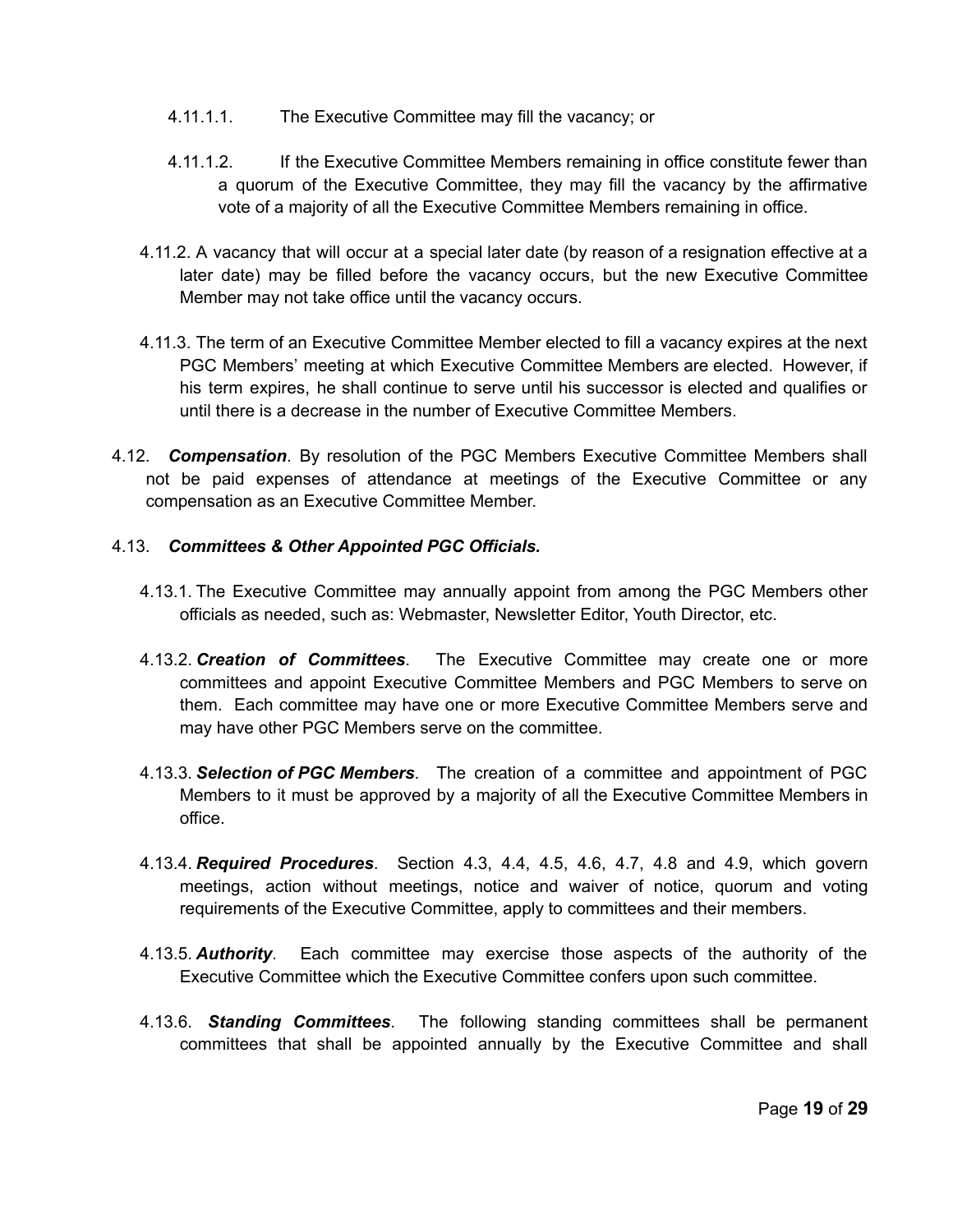exercise the powers and responsibilities designated by the Executive Committee from time to time subject to the provisions of this Section 4.12 and applicable law:

- 4.13.6.1. *Long Range Planning Committee*. The Long Range Planning Committee shall consist of the officers and PGC Members appointed by the Executive Committee. The Long Range Planning Committee's duties shall include, without limitation, developing long range plans to insure the continued viability of the Palmetto Gun Club's activities including, but not limited to:
	- 4.13.6.1.1. Planning for the financing and acquisition of additional real property to which the Palmetto Gun Club's ranges can be relocated in the future as the properties adjacent to the Palmetto Gun Club's ranges are developed.
	- 4.13.6.1.2. Developing and proposing to the Executive Committee plans for the further development of the Palmetto Gun Club's ranges.
- 4.13.6.2. *Range Management Committee*. The Range Management Committee shall consist of the Executive Range Officer who shall be its chairman and such other PGC Members as the Executive Committee shall from time to time determine and shall be responsible for overseeing the development and maintenance of the Palmetto Gun Club's ranges including, but not limited to, upkeep and maintenance of the range facilities and grounds,
	- 4.13.6.2.1. Organizing and supervising PGC Member work days,
	- 4.13.6.2.2. Conducting an inspection and review of the Palmetto Gun Club's non-financial records and properties and reporting to the PGC Members at least annually at the regular monthly meeting preceding the annual meeting concerning the state thereof, and
- 4.13.6.3. *Range Safety Committee*. The Range Safety Committee shall consist of the Chief Instructor who shall be its chairman, Executive Range Officer who shall be its vice chairman and such other PGC Members, including at least 2 match directors, as the Executive Committee shall from time to time determine and shall be responsible for overseeing safety at the Palmetto Gun Club's ranges including but not limited to,
	- 4.13.6.3.1. Coordinate with each discipline the appointment of range safety officers,
	- 4.13.6.3.2. Development and recommendation to the Executive Committee implementation of safety rules, procedures, and training programs for range officers, existing PGC Members and new PGC Members.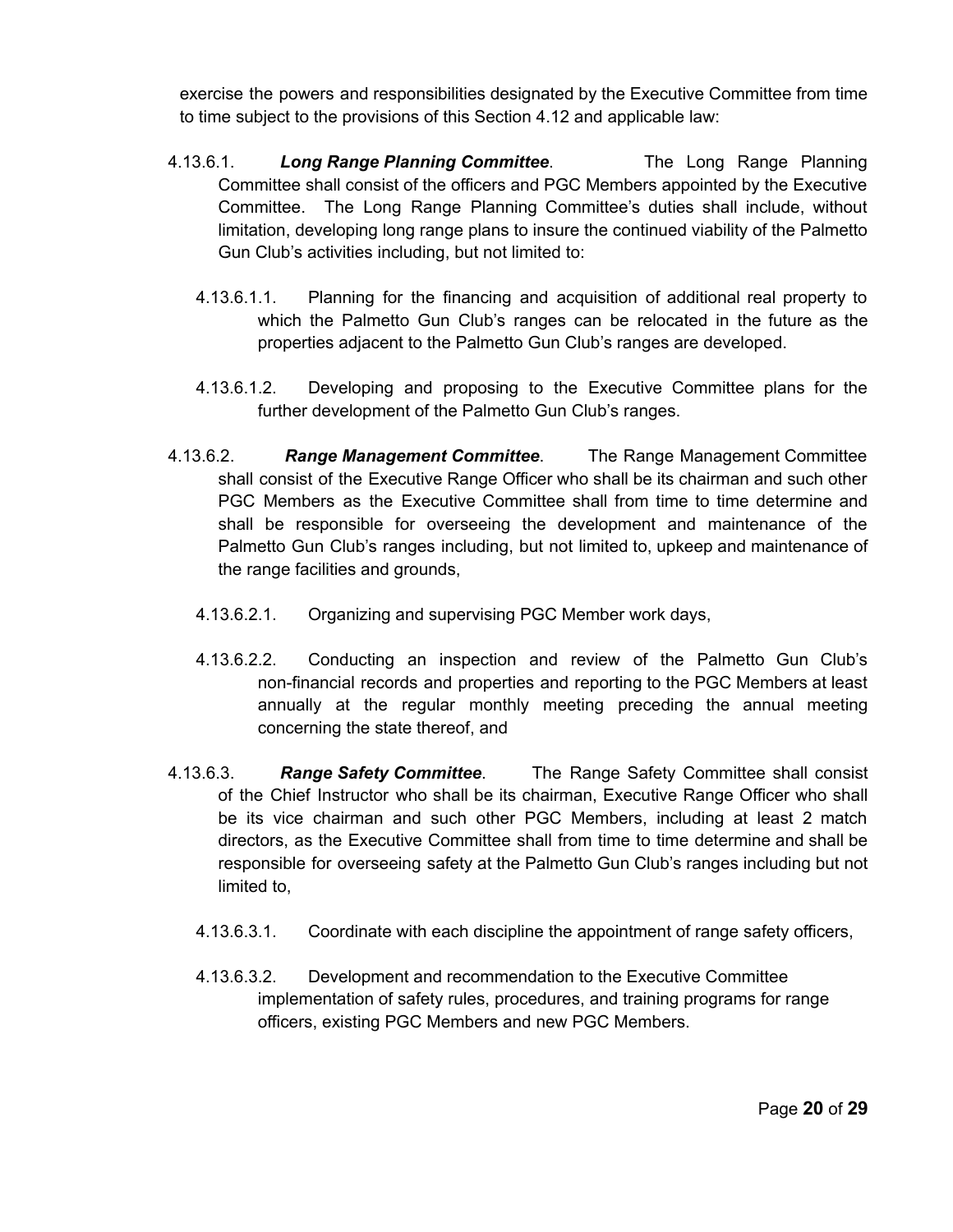- 4.13.6.4. *Activities Committee*. The Activities Committee shall be chaired by the President or the Vice President and consist of; the Youth Director, Match Directors, Course Directors, and Program Directors (or their designated representatives). The Activities Committee's duties shall include, without limitation,
	- 4.13.6.4.1. Coordinating scheduling matches, courses and program events including, but not limited to recommending to the EC closing of ranges for matches for up to, but for no more than four (4) consecutive days, provided that closure of the ranges for more than four (4) consecutive days (for other than safety reasons) shall be subject to vote of PGC members at a regular meeting after at least ten (10) days' notice in the PGC monthly newsletter,
	- 4.13.6.4.2. Reviewing and recommending for approval by the Executive Committee from time to time budgets for matches,
	- 4.13.6.4.3. Developing and implementing programs to involve youths in the shooting disciplines and existing matches and developing specific youth oriented shooting programs,
	- 4.13.6.4.4. Collecting and accounting to the Palmetto Gun Club for all fees, other funds, property and other consideration paid for participating in or in connection with a match at Palmetto Gun Club ranges and assist as requested by the Treasurer, from time to time, in fulfilling such duties,
	- 4.13.6.4.5. Accounting for and maintaining the Palmetto Gun Club's match and related equipment thru the appointed match director,
	- 4.13.6.4.6. Developing and recommending to the Executive Committee of new shooting disciplines and matches, and
	- 4.13.6.4.7. Assuring that all money and property derived from whatever source from or related to the use of Palmetto Gun Club facilities, name or good will is the property of the Palmetto Gun Club and shall be turned over to the treasuerer with full accounting for such money and property immediately upon receipt with all documentation and receipts and that all disbursements of Palmetto Gun Club money or property is made by or at the express direction of the Executive Committee or the Treasurer.
	- 4.13.6.4.8. Maintain all paperwork for each match, class or event and turn in required paperwork to the appropriate club official in a timely manner.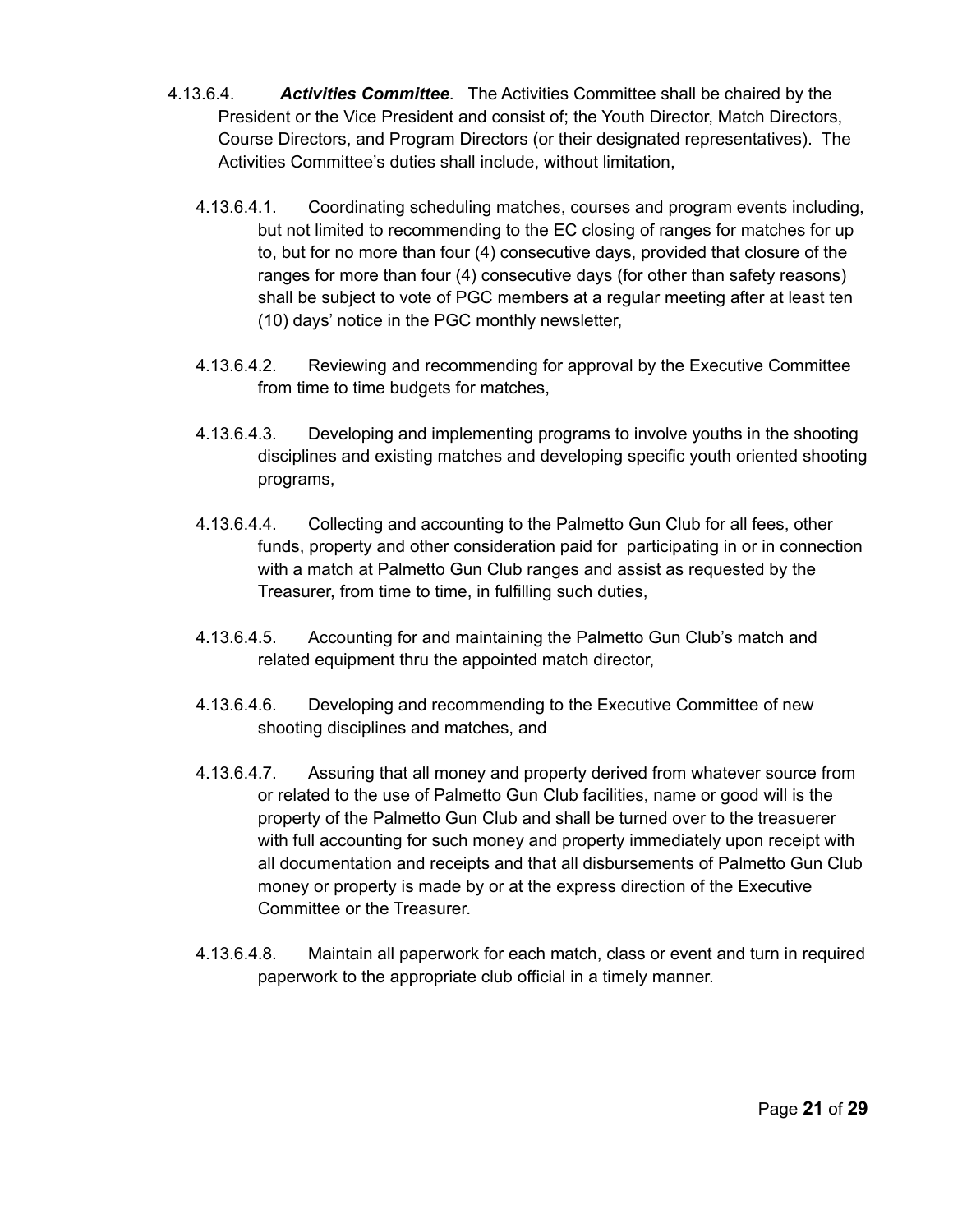## 5. *Officers*

- 5.1 Number. The officers of the Palmetto Gun club shall be a: 5.1.1. President,
	- 5.1.2. Vice President
	- 5.1.3. Secretary,
	- 5.1.4. Treasurer,
	- 5.1.5. Executive Range Officer,
	- 5.1.6. Chief Instructor,

Each of whom shall be elected by the PGC Members at the Annual meeting, per 5.3.1.

- 5.2. No PGC Member may serve as an officer until the PGC Member has been a PGC Member at least two (2) years.
- 5.3. *Appointment and Term of Office*. The officers of the Palmetto Gun Club shall be appointed by the PGC Members for a term of two years.
	- 5.3.1. The election of officers will be divided as follows:
		- 5.3.1.1. President, Secretary, & Executive Range Officer will be nominated and voted for on Even Years.
		- 5.3.1.2. Vice President, Treasurer, & Chief Instructor will be nominated and voted for on Odd Years.
	- 5.3.2. Officers are elected by a plurality of the votes cast by the PGC Members entitled to vote in the election at a meeting at which a quorum is present.
		- 5.3.2.1. In the event of a tie for an office, those candidates who are tied (and no others) shall be subject to a run-off election for the office for which the vote was tied.
		- 5.3.2.2. Officers shall hold office until they resign, die, are removed or until their successor is elected and qualified.
- 5.4. *Removal*. Any officer or agent may be removed by the PGC Members at any time, with or without cause. If a motion is made to remove an officer or agent, the vote on the removal shall automatically be postponed and notice of the motion given to the PGC Members in the monthly newsletter and the motion subjected to a vote at the next regular meeting of the PGC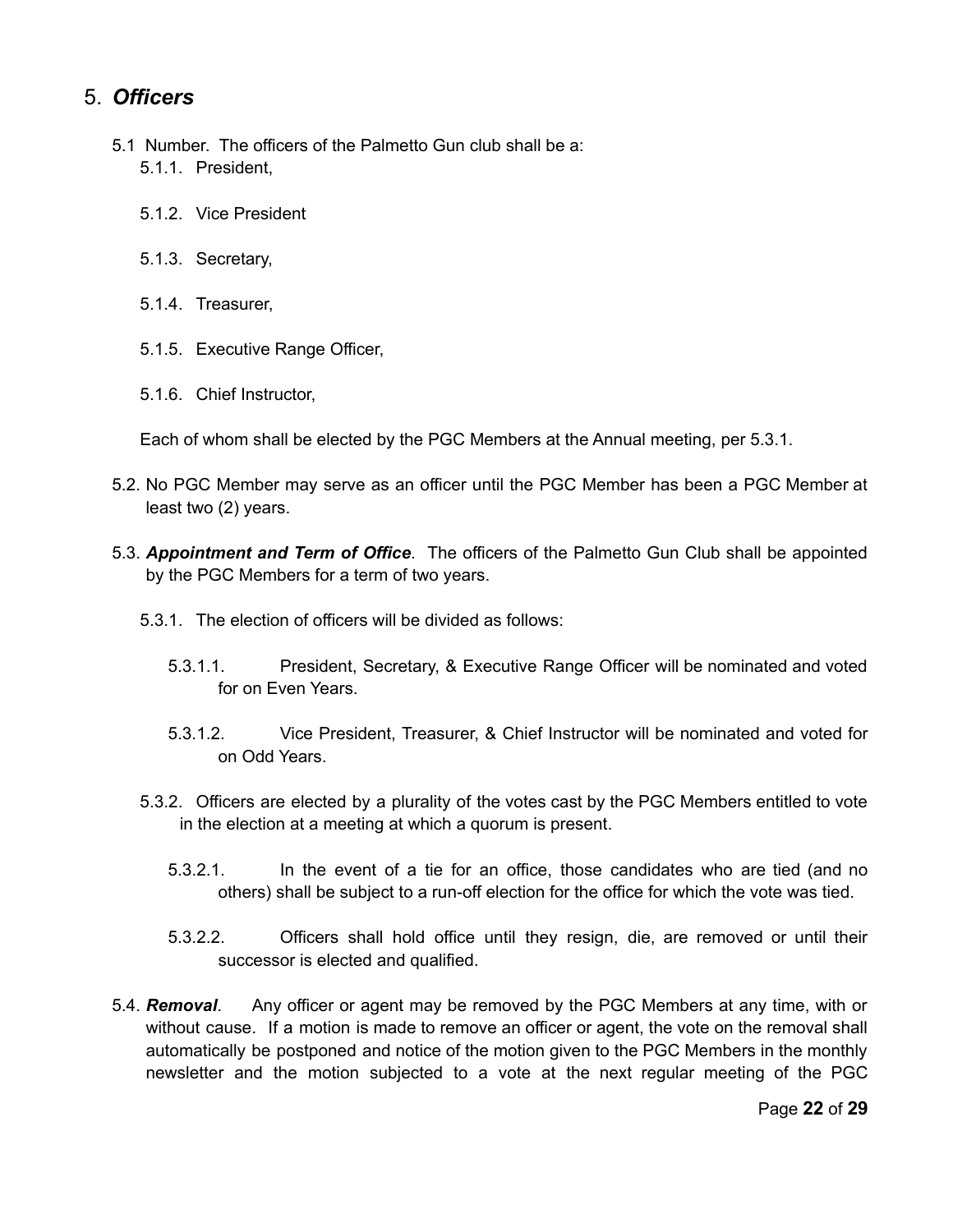members. Any officer or agent appointed by the PGC Members may be removed by the PGC Members with or without cause. Appointment of an officer or agent shall not of itself create contract rights.

- 5.5. *President*. The president shall be the principal executive officer of the Palmetto Gun Club and, subject to the control of the Executive Committee, shall in general supervise and control all of the business and affairs of the Palmetto Gun Club. He shall, when present, preside at all meetings of the PGC Members and of the Executive Committee. The president shall have full authority to execute on the Palmetto Gun Club's behalf any and all contracts, agreements, notes, bonds, deeds, mortgages, certificates, instruments, and other documents except as may be specifically limited by these Bylaws or resolution of the PGC Members or the Executive Committee. The president shall perform all duties incident to the office of president and such other duties as may be prescribed by the PGC Members or the Executive Committee from time to time.
- 5.6. *The Vice President*. If elected or appointed, in the absence of the president or in the event of his death, inability or refusal to act, the vice-president shall perform the duties of the president, and when so acting, shall have all the powers of and be subject to all the restrictions upon the president. (If there is no vice-president, then the secretary shall perform such duties of the president). The vice-president shall perform such duties as from time to time may be assigned to him by the president or by the Executive Committee.
- 5.7. *The Secretary*. The secretary shall:
	- 5.7.1. Conduct all official correspondence pertaining to the proper preparation and forwarding of all reports required of the club by the National Rifle Association and by the director of Civilian Marksmanship;
	- 5.7.2. Be responsible for affiliating the club annually with the National Rifle Associations;
	- 5.7.3. Keep the minutes of the proceedings of the PGC Members and of the Executive Committee.
	- 5.7.4. See that all notices are duly given in accordance with the provisions of these bylaws or as required by law;
	- 5.7.5. Be custodian of:
		- 5.7.5.1. The corporate records and of any Seal of the Palmetto Gun Club and if there is a seal of the Palmetto Gun Club, see that it is affixed to all documents the execution of which on behalf of the Palmetto Gun Club under its seal is duly authorized;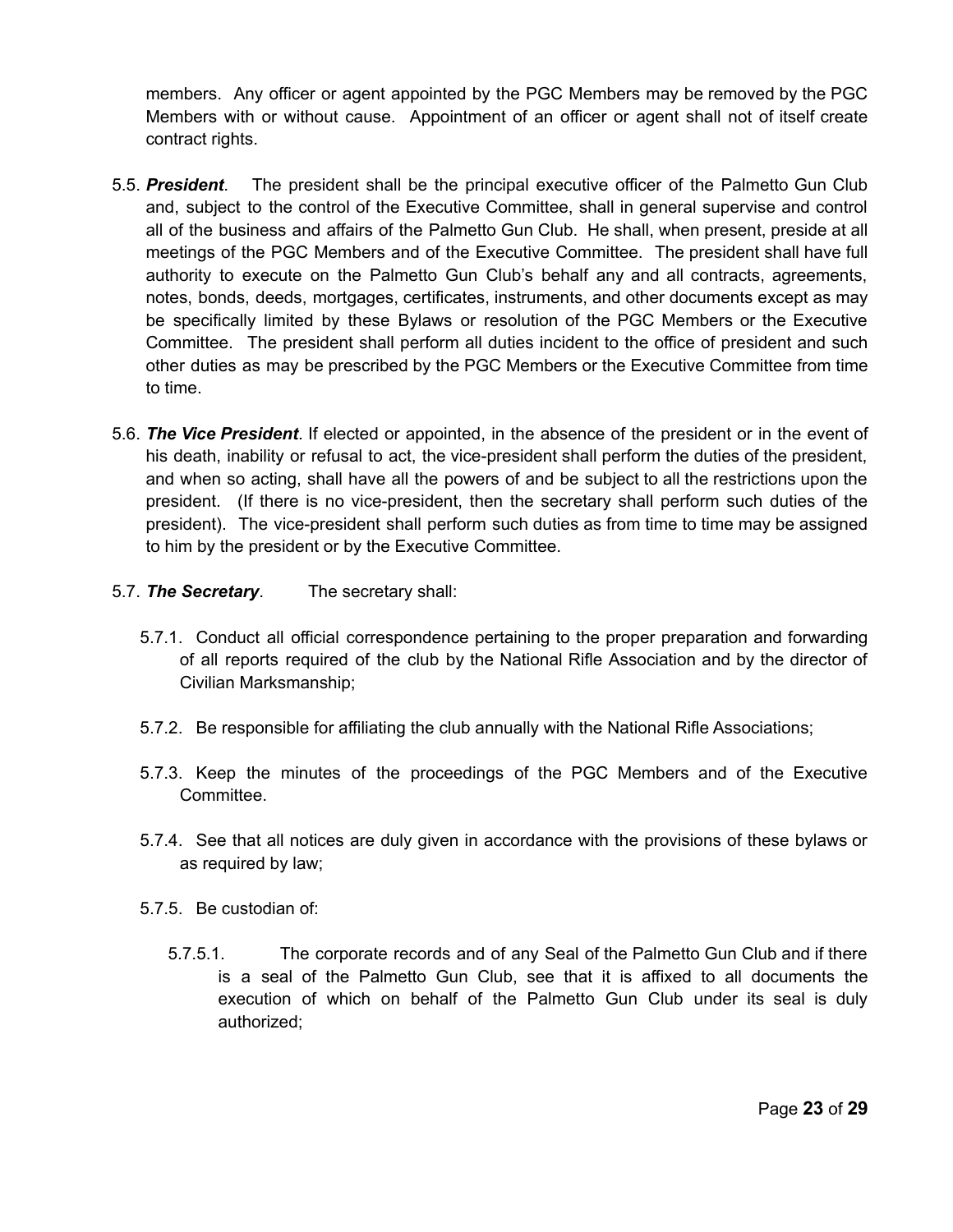- 5.7.5.2. Its articles or restated articles of incorporation and all amendments to them currently in effect;
- 5.7.5.3. Its bylaws or restated bylaws and all amendments to them currently in effect;
- 5.7.5.4. The minutes of all PGC Members' meetings, and records of all action taken by PGC Members without a meeting, for the past three (3) years to the extent that the minutes and records exist;
- 5.7.5.5. All written communications to PGC Members generally within the past three (3) years, including the financial statement furnished for the past three years to the PGC Members;
- 5.7.5.6. A list of the names and contact information of its current Executive Committee Members and Officers;
- 5.7.5.7. A copy of its federal and state income tax returns for the last three years.
- 5.7.5.8. Excerpts from minutes of any meeting of the Executive Committee, records of any action of a committee of the Executive Committee on behalf of the Palmetto Gun Club, minutes of any meeting of the PGC Members, and records of action taken by the PGC Members or Executive Committee without a meeting, to the extent not subject to inspection under Section 3.16.2.
- 5.7.5.9. Accounting records of the Palmetto Gun Club; and
- 5.7.5.10. The record of PGC Members (compiled on earlier than the date of the PGC Member's demand)
- 5.7.6. When requested or required, authenticate any records of the Palmetto Gun Club;
- 5.7.7. Keep a register of the post office address of each PGC Member which shall be furnished to the secretary by such PGC Member, and
- 5.7.8. In general perform all duties incident to the office of secretary and such other duties as from time to time may be assigned to him by the president or by the Executive Committee.

#### 5.8. *The Treasurer*.

- 5.8.1. The treasurer shall:
	- 5.8.1.1. Have charge and custody of and be responsible for all funds and securities of the Palmetto Gun Club;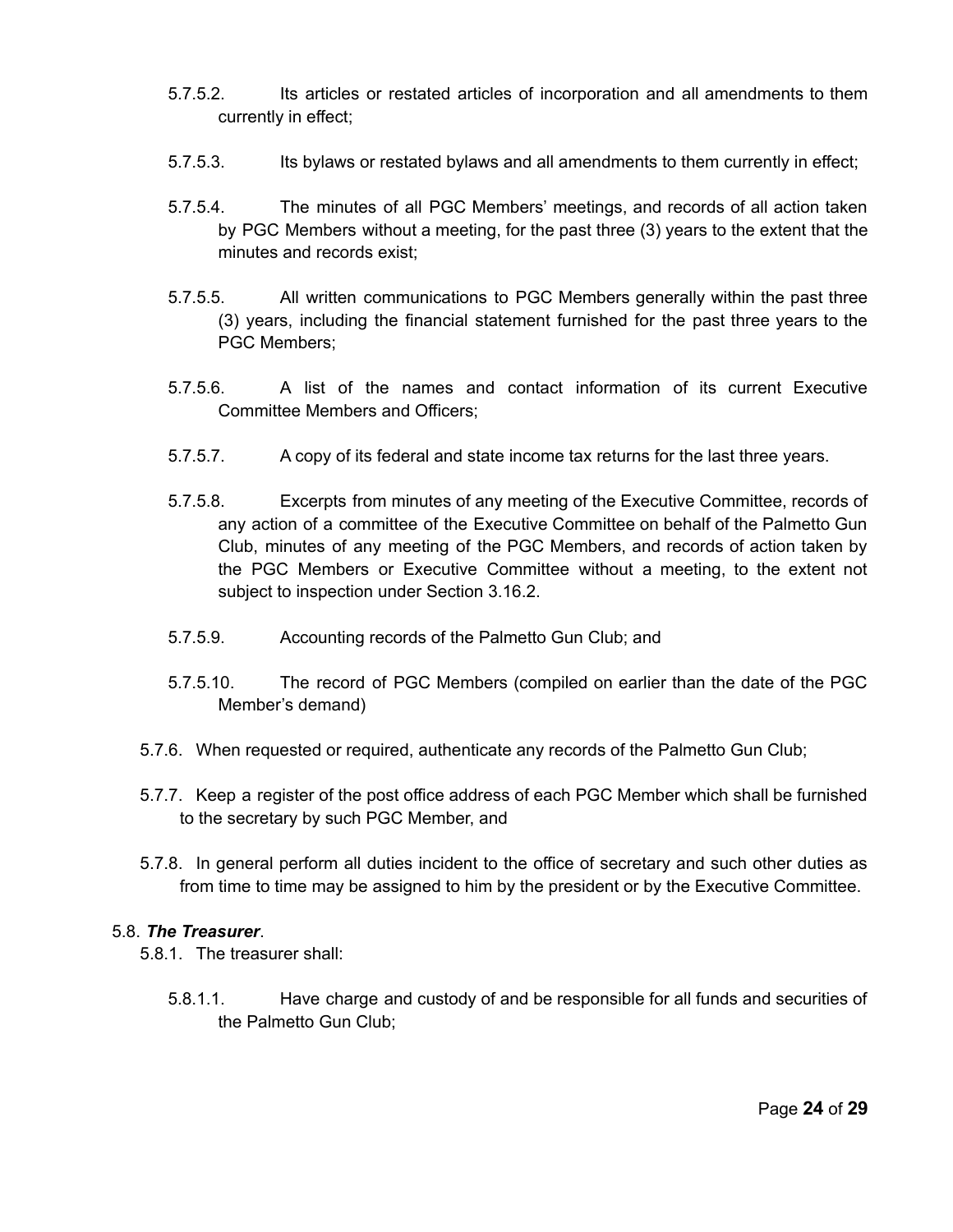- 5.8.1.2. Receive and give receipts for monies due and payable to the Palmetto Gun Club from any source whatsoever, and deposit all such monies in the name of the Palmetto Gun club in such banks, trust companies or other depositories as shall be selected by the Executive Committee;
- 5.8.1.3. Withdraw funds only by check signed by the Treasurer and for the payment of such bills as shall have been approved by the Executive Committee;
- 5.8.1.4. Keep an accurate account of all his transactions and have present at all meetings of the Executive Committee and Palmetto Gun Club meetings a detailed report of all transactions completed since the last report to that body;
- 5.8.1.5. Cause an annual review of the PGC books by a certified public accountant to be approved by the EC and provide to the EC the report and recommendation of the certified public accountant. As a less expensive alternative, coordinate a review team of at least three volunteer PGC members to review the PGC books for the prior fiscal year and provide a report to the EC and Membership. The annual review shall commence no later than three (3) months after the PGC yearly accounting close out. In either case, the annual review may be waived by a vote of the general membership for any given year.
- 5.8.1.6. In general, perform all of the duties incident to the office of treasurer and such other duties as from time to time may be assigned to him by the president or by the Executive Committee.
- 5.8.2. If required by the Executive Committee, the treasurer shall give a bond at Palmetto Gun Club expense for the faithful discharge of his duties in such sum and with such surety or sureties' as the Executive Committee shall determine.
- 5.8.3. The books of the Treasurer shall be open to any PGC Member in good standing for inspection upon request to the Treasurer.
- 5.9. *Executive Range Officer*. The Executive Range Officer shall:
	- 5.9.1. Be in charge of range maintenance, work day efforts and recommending to the Executive Committee maintenance and improvements necessary or appropriate to maintain safe and useful range facilities, and
	- 5.9.2. Chair the range development committee and carry out the duties attendant thereto.
- 5.10. *Chief Instructor*. The Chief Instructor shall coordinate training of the PGC Members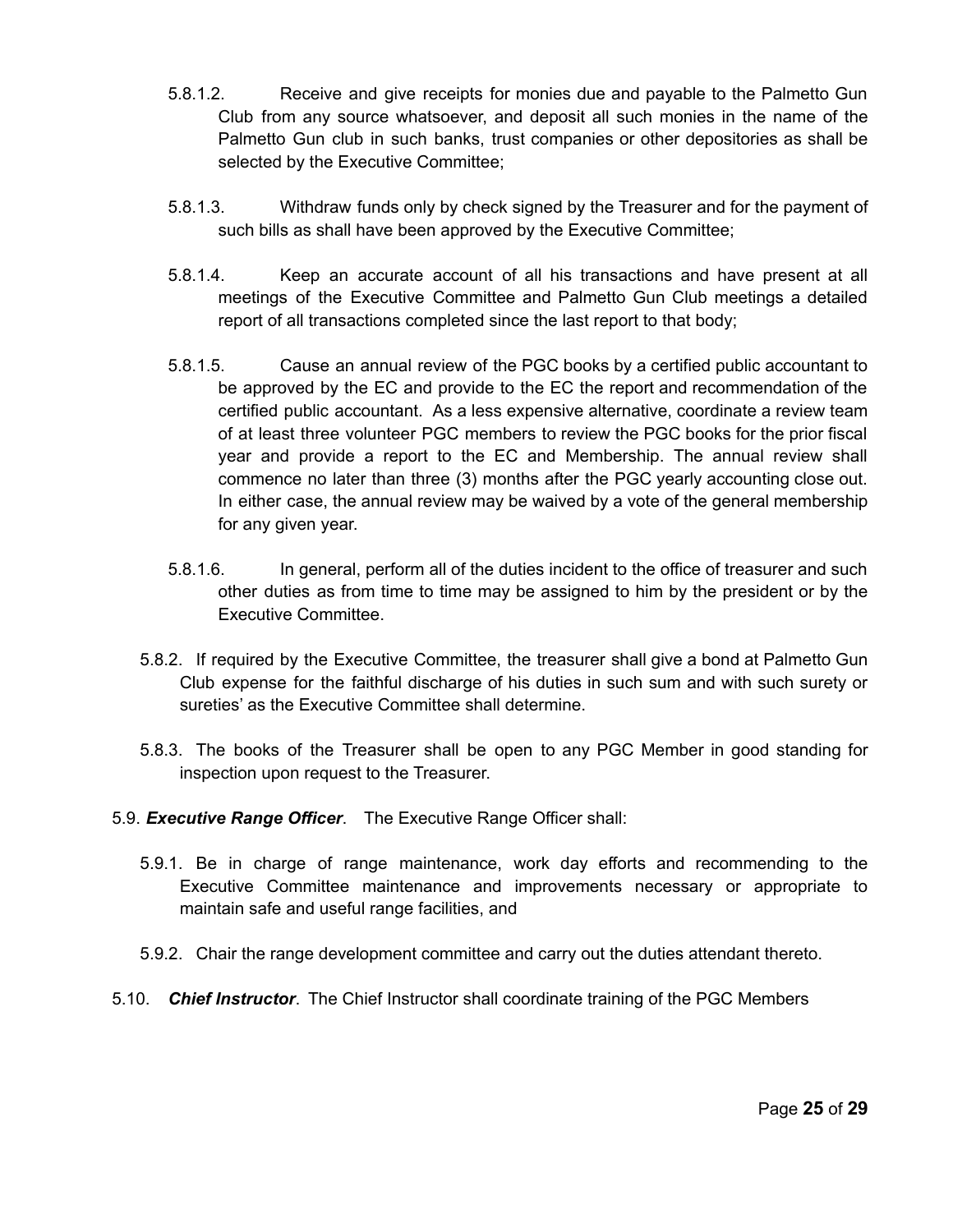- 5.10.1. Provide safety briefing and training of new PGC Members prior to their certification for use of various PGC facilities; provided that the EC may from time to time require special certification for shooting at certain facilities or in certain matches or disciplines, and
- 5.10.2. Chair the Range Safety Committee and carry out the duties attendant thereto.
- 5.11. *Salaries*. No officer shall receive any salary for the performance of such officers' duties hereunder.

## 6. **Match Rules**.

All matches held by the Palmetto Gun Club will be governed by the affiliated body under which the match is being held. Any changes or deviations to those rules will be pointed out to all participants of the match immediately prior to the commencement of the match. Safety rules adopted by the PGC will take precedence over the safety rules of the match authority.

## 7. **Disposition of Palmetto Gun Club Property upon Dissolution**.

In the event of the dissolution of the Palmetto Gun Club, all properties and assets of the Palmetto Gun Club will be donated to the National Rifle Association.

## 8. **Indemnification of Executive Committee Members, Officers, Agents, and Employees**.

- 8.1. Executive Committee members, Match Directors, Course & Junior Instructors, Club Volunteers shall be indemnified, defended and held harmless by the Palmetto Gun Club from and against all liabilities, expenses of investigation, attorneys' fees, courts costs, judgements and amounts paid in settlement which may be imposed upon or reasonably incurred or paid by the Executive Committee members, Match Directors, Course & Junior Instructors, and Club Volunteers in connection with or resulting from any claim made against him or her, or any action, suit, proceeding or investigation in which he or she may be involved by reason of him or her being or having been an executive committee member, match director, instructor or club volunteer for the Palmetto Gun Club, whether or not he or she continues to be, an executive committee member, match director, instructor or club volunteer at the time of the claim, action, suit, proceeding or investigation.
- 8.2. The indemnification shall not extend to any of the following:
	- 8.2.1. Any liability or cost with respect to any matter as to which any aforementioned individual is finally found to be guilty of bad faith or actual malice or willful and wanton misconduct, recklessness or gross negligence in the performance of his or her duties, or the course and scope of his or her responsibilities.
	- 8.2.2. Any payment, expense or cost arising out of a settlement of any claim, action, suit or proceeding, unless: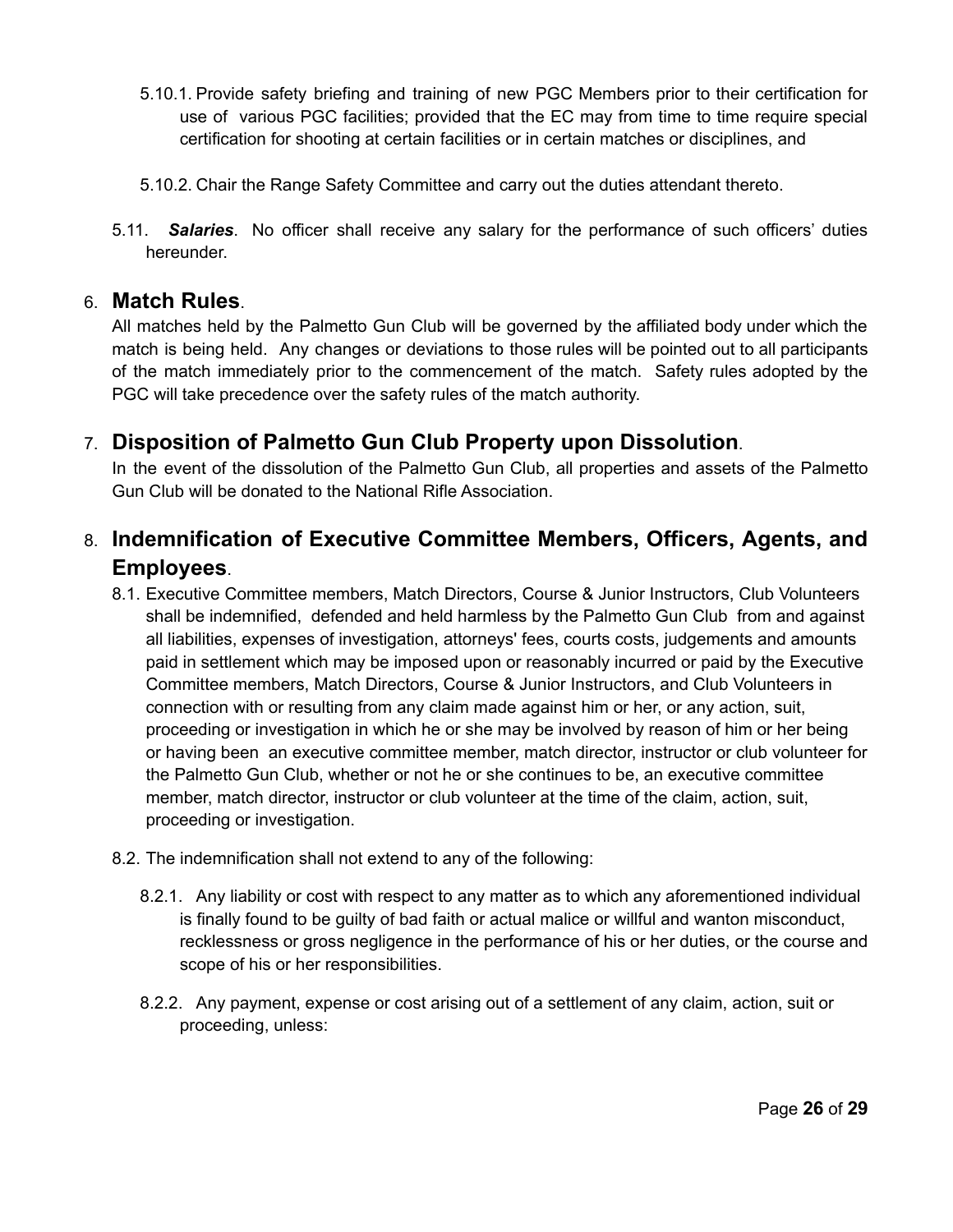- 8.2.2.1. The settlement shall be approved by the court having jurisdiction over the claim, action, suit or proceeding, with express knowledge of the existence of the indemnification provided hereby; or
- 8.2.2.2. The settlement shall have been made upon the written opinion of independent legal counsel selected by the Council, to the effect that there is no reasonable ground for any finding of bad faith, or of actual malice or willful or wanton misconduct or recklessness, or gross negligence on the part of any of the aforementioned individuals and that an anticipated cost of the settlement will not substantially exceed the estimated cost and expense of defending the claim, action, suit or proceeding to a final conclusion.
- 8.2.3. Any liability or judgment paid by the Palmetto Gun Club itself;
- 8.2.4. The cost of independent legal representation in any action, suit or proceeding if the Palmetto Gun Club offers or otherwise indicates its willingness to provide a legal defense with respect to the claim, action, suit, proceeding or investigation.
- 8.2.5. Any attorney's fees, expenses or costs incurred by any of the aforementioned individuals in any action, suit, proceeding or investigation instituted by any of the aforementioned individuals against the Palmetto Gun Club.
- 8.3. In the event any aforementioned individual shall prevail in any action, suit or proceeding against him or her; any award of attorneys' fees, costs or expenses in favor of that individual shall be surrendered and assigned to the Palmetto Gun Club.

## 9. *Corporate Seal*

The Executive Committee may provide a corporate seal which may be circular in form and have inscribed thereon any designation including the name of the Palmetto Gun Club, South Carolina as the state of incorporation, and the words "Corporate Seal".

## 10. *Bylaws Change Process.*

- 10.1. Only PGC Members may amend or repeal any of the Palmetto Gun Club's bylaws.
- 10.2. Proposed amendments to the bylaws can be adopted only through the substantial compliance with the following process for studying, drafting, presenting and considering the amendment and restatement of the club's bylaws:
	- 10.2.1. The Executive Committee shall publish in the monthly newsletter a notice that the Executive Committee is forming a Bylaws Subcommittee to study and make recommendations for amendments to the Palmetto Gun Club's bylaws and requests that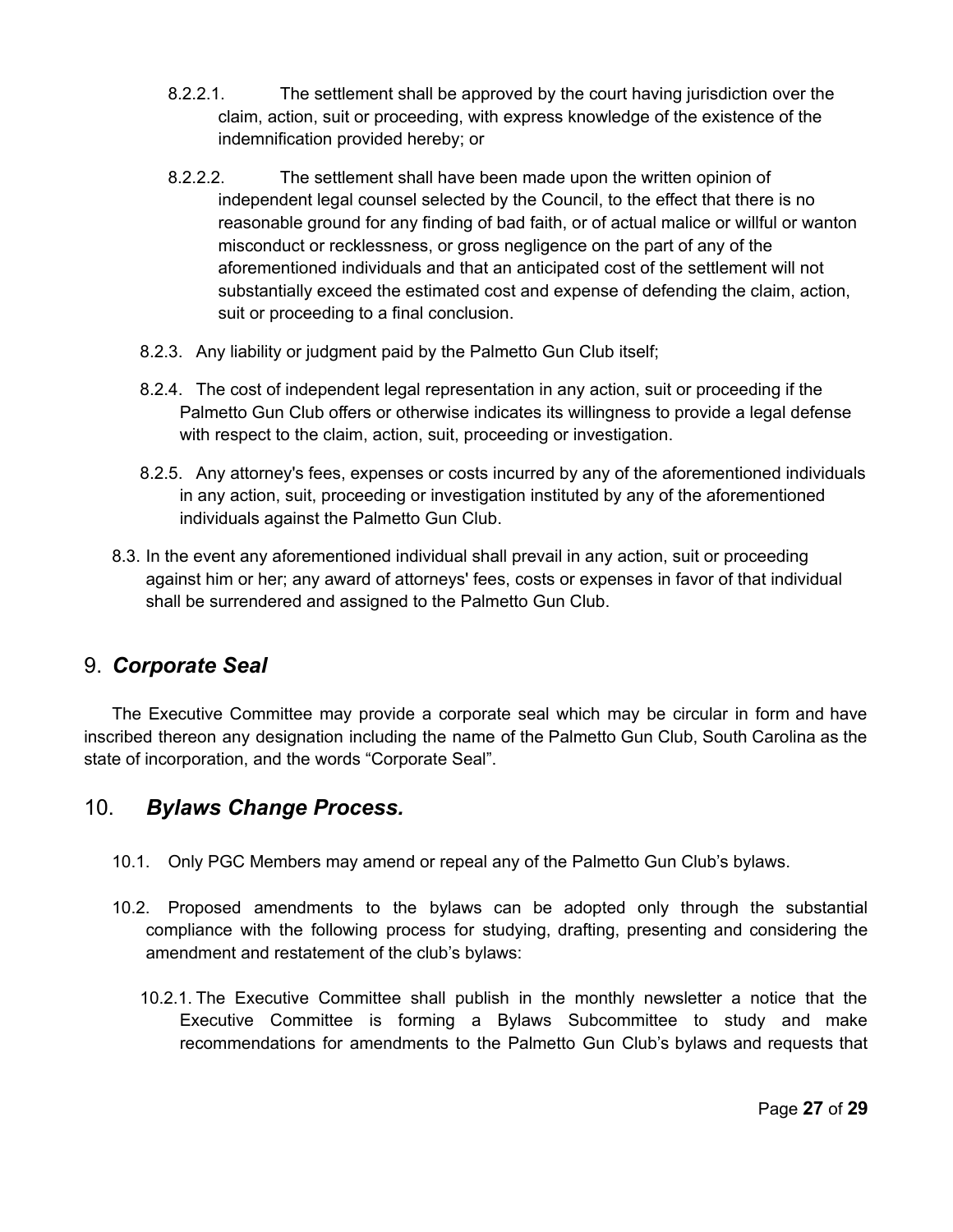PGC Members with the knowledge and expertise to assist in the process volunteer their time to serve on the Bylaws Subcommittee.

- 10.2.2. The Executive Committee shall thereafter appoint a Bylaws Subcommittee of PGC Members willing to serve on the Bylaws Subcommittee making sure to include such persons with the knowledge and expertise to provide guidance to the Palmetto Gun Club and a cross section of PGC Members with varying interests.
- 10.2.3. The Bylaws Subcommittee shall hold such meetings, communicate with each other, undertake such research and draft proposed revisions to the bylaws in the form of proposed amendments or amended and restated bylaws.
- 10.2.4. The Bylaws Subcommittee shall present to the Executive Committee the proposed amendments or amended and restated bylaws along with alternative provisions for items, if any, to which the members of the Bylaws Subcommittee do not agree.
- 10.2.5. The Executive Committee study the proposed amended and restated bylaws and make any revisions thereto the Executive Committee deems appropriate.
- 10.2.6. The Executive Committee, with the assistance of the Bylaws Subcommittee, and after notice in the monthly newsletter that the proposed amendments or amended and restated bylaws will be considered at the next monthly meeting, thereafter present and explain the proposed amendments or amended and restated bylaws to the membership at the next regularly scheduled monthly meeting, providing each PGC Member with a copy of the proposed amendments or amended and restated bylaws showing the changes from the existing bylaws.
- 10.2.7. At the following monthly meeting, after the PGC Members have had an opportunity to review and study the proposed amendments or amended and restated bylaws, the Executive Committee and the Bylaws Subcommittee shall again explain and answer any questions posed by the PGC Members.
- 10.2.8. The Executive Committee and the Bylaws Subcommittee shall hold a joint meeting and working session to discuss the comments and questions form the PGC members, make any changes the Executive Committee deems appropriate to the proposed amendments or amended and restated bylaws, and provide copies thereof to the PGC Members with a notice that the version of the amendments or amended and restated bylaws provided to the PGC Members will be presented to the PGC Members for a vote at the next monthly meeting.
- 10.2.9. At the next monthly meeting, the proposed amendments or amended and restated bylaws are presented for a vote by the PGC Members.

Secretary of the Palmetto Gun Club,